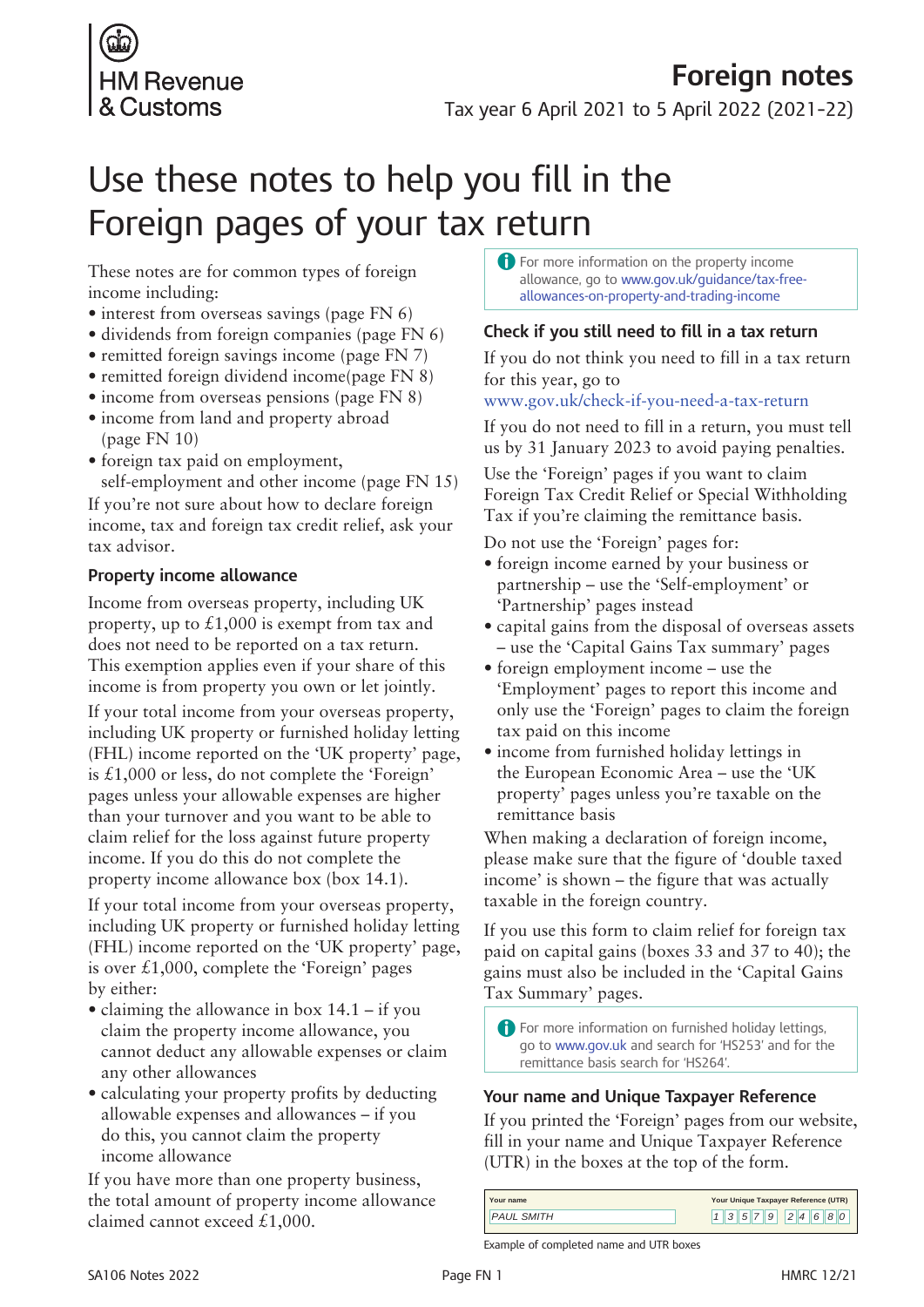# **Unremittable income**

If you claimed any income as unremittable in an earlier tax year and the restrictions preventing you from bringing that income to the UK stopped during the 2021 to 2022 tax year, you must convert that foreign income and tax into UK pounds using the [exchange](http://www.gov.uk/government/publications/hmrc-exchange-rates-for-2016-monthly) rate when the restriction ended.

This is foreign income that you could not bring to the UK because of exchange controls or a shortage of foreign currency in the overseas country. If you later bring this income into the UK, convert the income and foreign tax into UK pounds, using the [exchange](http://www.gov.uk/government/publications/hmrc-exchange-rates-for-2016-monthly) rate at the time of the remittance.

#### **Box 1 If you were unable to transfer any of your overseas income to the UK, put 'X' in the box**

If you put an 'X' in box 1, you must give details of the country where the income arose, the amount in foreign currency and any foreign tax you've paid in 'Any other information' on page TR 7 of your tax return.

# **Foreign Tax Credit Relief**

If you've paid tax in another country on your overseas income you can claim Foreign Tax Credit Relief (FTCR) if:

- • you're a UK resident
- the foreign income was properly charged under that country's law, this means that you should have taken reasonable steps, (for example, filing an overseas tax return), to claim all available allowances, relief and exemptions in that country
- the amount of FTCR does not exceed UK tax on the same item of income or gains
- there's a double taxation agreement (DTA) and foreign tax relief is restricted to the minimum foreign tax payable in the agreement

A DTA is an arrangement to avoid taxing the same item twice. If a DTA is in place, you should check how its terms apply to you prior to making a claim for FTCR. Only admissible deductions should be included as part of a claim to FTCR – the Double Taxation Manual provides more information on which deductions are admissible.

If a DTA does not give the other country the right to tax the income, you cannot claim FTCR and must claim relief in the other country. If a DTA states the other country can only tax the income at a particular rate, and you've paid tax to the other country at a higher rate, you must restrict your claim to FTCR to the rate specified in the DTA.

If no DTA exists, or the agreement does not cover that particular foreign tax, relief is only available if the tax matches UK Income Tax or Capital Gains Tax.

For more information, go to [www.gov.uk/](http://www.gov.uk/government/publications/double-taxation-treaties-territory-residents-with-uk-income) [government/publications/double-taxation-treaties](http://www.gov.uk/government/publications/double-taxation-treaties-territory-residents-with-uk-income)[territory-residents-with-uk-income](http://www.gov.uk/government/publications/double-taxation-treaties-territory-residents-with-uk-income)

## **Box 2 If you're calculating your tax, enter the total Foreign Tax Credit Relief on your income**

You do not have to work out the FTCR yourself. We'll do this for you if you complete other relevant boxes and send your tax return by the filing date. Only fill in box 2 if you want to calculate the FTCR yourself.

If you want to calculate FTCR, use [Helpsheet](http://www.gov.uk/government/publications/calculating-foreign-tax-credit-relief-on-income-hs263-self-assessment-helpsheet) 263, 'Relief for foreign tax paid' first. Put the total amount of relief in box 2.

A For more information, go to www.gov.uk and search for 'HS263'.

## **Income from overseas sources**

If you put any amounts on page F 2 and page F 3, convert the income into UK pounds using the [exchange](http://www.gov.uk/government/publications/hmrc-exchange-rates-for-2016-monthly) rate at the time the income arose. If you're not sure, ask your tax adviser or go to [www.gov.uk/government/publications/](http://www.gov.uk/government/publications/exchange-rates-for-customs-and-vat-yearly) [exchange-rates-for-customs-and-vat-yearly](http://www.gov.uk/government/publications/exchange-rates-for-customs-and-vat-yearly)

Put the full amount in the relevant boxes (even if you did not bring the income into the UK) and fill in the 'Total' boxes on page F 3.

Check the relevant double taxation treaty for any limits to the reliefs you can claim.

If you do not have room for all your entries, attach a separate sheet for each type of income.

## **Column A**

Use the list on pages FN 3 to FN 5 to find the 3-letter code for the country where your income arose. Put that code in column A. Use a separate row for each country.



Example of the country code for Jersey, column A

#### **Country or territory list**

A '•' in the second column of the list shows that the UK has a DTA with that country or territory.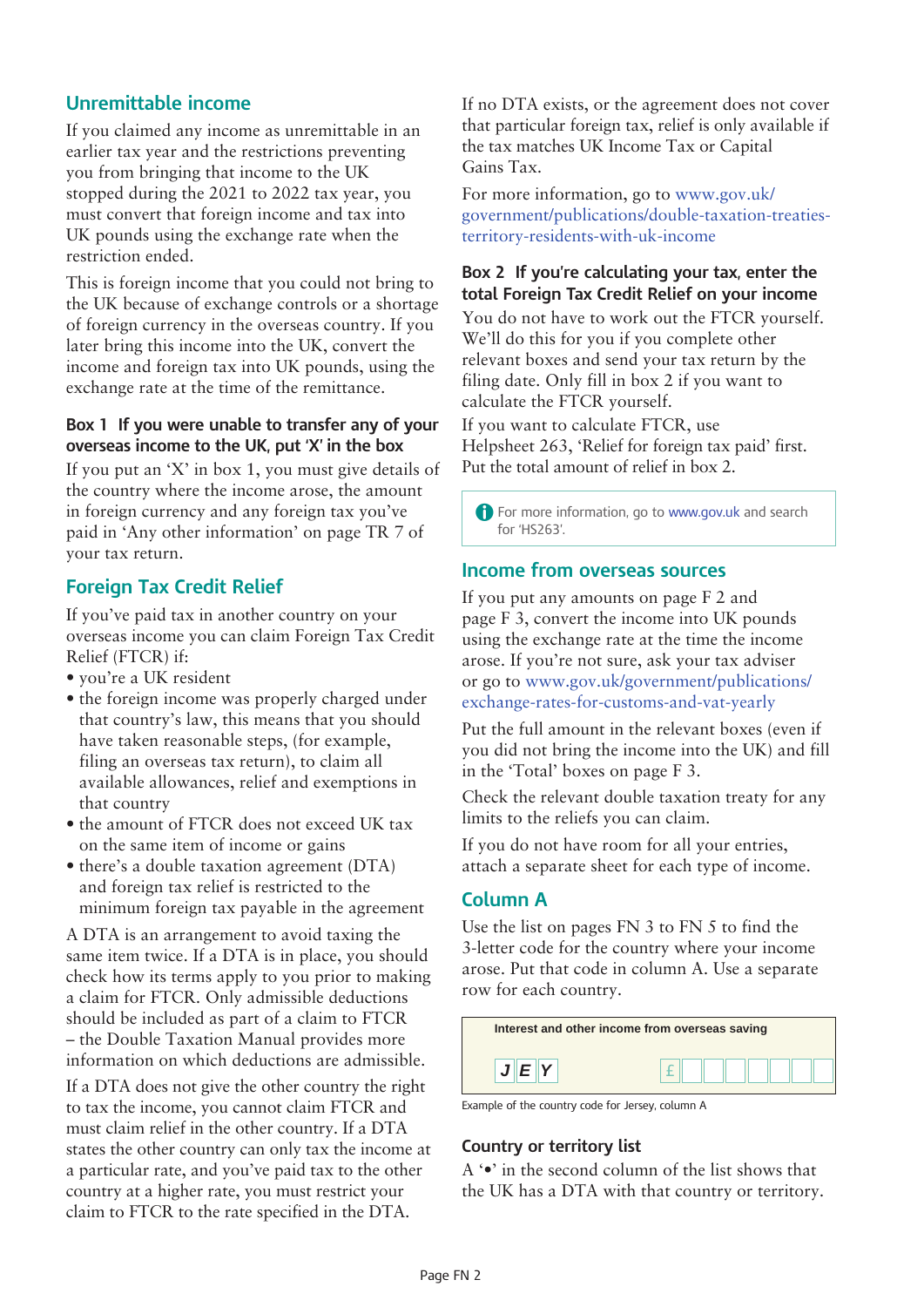| Country or territory          | <b>DTA</b> | 3-letter<br>code |
|-------------------------------|------------|------------------|
| Afghanistan                   |            | <b>AFG</b>       |
| Albania                       | $\bullet$  | <b>ALB</b>       |
| Algeria                       |            | <b>DZA</b>       |
| American Samoa                |            | <b>ASM</b>       |
| Andorra                       |            | <b>AND</b>       |
| Angola                        |            | AGO              |
| Anguilla                      |            | <b>AIA</b>       |
| Antigua and Barbuda           | $\bullet$  | <b>ATG</b>       |
| Argentina                     |            | <b>ARG</b>       |
| Armenia                       | $\bullet$  | <b>ARM</b>       |
| Aruba                         |            | <b>ABW</b>       |
| Australia                     | $\bullet$  | <b>AUS</b>       |
| Austria                       | $\bullet$  | <b>AUT</b>       |
| Azerbaijan                    | $\bullet$  | <b>AZE</b>       |
| <b>Bahamas</b>                |            | <b>BHS</b>       |
| <b>Bahrain</b>                | $\bullet$  | <b>BHR</b>       |
| Bangladesh                    | $\bullet$  | <b>BGD</b>       |
| <b>Barbados</b>               | $\bullet$  | <b>BRB</b>       |
| <b>Belarus</b>                | $\bullet$  | <b>BIR</b>       |
| Belgium                       | $\bullet$  | <b>BEL</b>       |
| <b>Belize</b>                 | $\bullet$  | <b>BLZ</b>       |
| Benin                         |            | <b>BEN</b>       |
| Bermuda                       |            | <b>BMU</b>       |
| <b>Bhutan</b>                 |            | <b>BTN</b>       |
| <b>Bolivia</b>                | $\bullet$  | <b>BOL</b>       |
| <b>Bonaire</b>                |            | <b>BES</b>       |
| Bosnia and Herzegovina        | $\bullet$  | <b>BIH</b>       |
| <b>Botswana</b>               | $\bullet$  | <b>BWA</b>       |
| <b>Brazil</b>                 |            | <b>BRA</b>       |
| British Virgin Islands        | $\bullet$  | VGB              |
| Brunei Darussalam             | $\bullet$  | <b>BRN</b>       |
| Bulgaria                      | $\bullet$  | <b>BGR</b>       |
| <b>Burkino Faso</b>           |            | <b>BFA</b>       |
| Burma (also known as Myanmar) | $\bullet$  | MMR              |
| Burundi                       |            | <b>BDI</b>       |
| Cambodia                      |            | <b>KHM</b>       |
| Cameroon                      |            | <b>CMR</b>       |
| Canada                        | $\bullet$  | <b>CAN</b>       |
| Cape Verde                    |            | <b>CPV</b>       |
| Cayman Islands                | $\bullet$  | <b>CYM</b>       |
| Central African Republic      |            | CAF              |
| Chad                          |            | TCD              |
| Chile                         | $\bullet$  | CHL.             |
| China                         | $\bullet$  | <b>CHN</b>       |
| Christmas Island              | $\bullet$  | <b>CXR</b>       |
| Cocos (Keeling) Islands       | $\bullet$  | <b>CCK</b>       |

|                                                      |            | 3-letter   |
|------------------------------------------------------|------------|------------|
| Country or territory                                 | <b>DTA</b> | code       |
| Colombia                                             | $\bullet$  | <b>COL</b> |
| Comoros                                              |            | COM        |
| Congo                                                |            | COG        |
| Cook Islands                                         |            | <b>COK</b> |
| Costa Rica                                           |            | CRI        |
| Côte d'Ivoire                                        | $\bullet$  | <b>CIV</b> |
| Croatia                                              |            | <b>HRV</b> |
| Cuba                                                 |            | <b>CUB</b> |
| Curaçao                                              |            | <b>CUW</b> |
| Cyprus                                               | ٠          | <b>CYP</b> |
| Czech Republic                                       |            | CZE        |
| Democratic Republic of the Congo<br>(formerly Zaire) |            | COD        |
| Denmark                                              | $\bullet$  | <b>DNK</b> |
| Djibouti                                             |            | DЛ         |
| Dominica                                             |            | <b>DMA</b> |
| Dominican Republic                                   |            | <b>DOM</b> |
| Ecuador                                              |            | ECU        |
| Egypt                                                | $\bullet$  | EGY        |
| El Salvador                                          |            | <b>SLV</b> |
| Equatorial Guinea                                    |            | <b>GNO</b> |
| Eritrea                                              |            | ERI        |
| Estonia                                              | $\bullet$  | EST        |
| Ethiopia                                             |            | <b>ETH</b> |
| <b>Falkland Islands</b>                              |            | <b>FLK</b> |
| Faroe Islands                                        |            | <b>FRO</b> |
| Fiji                                                 |            | <b>FJI</b> |
| Finland                                              | ٠          | <b>FIN</b> |
| France                                               |            | <b>FRA</b> |
| French Guiana                                        |            | <b>GUF</b> |
| French Polynesia                                     |            | <b>PYF</b> |
| Gabon                                                |            | GAB        |
| Gambia                                               |            | GMB        |
| Georgia                                              |            | <b>GEO</b> |
| Germany                                              |            | DEU        |
| Ghana                                                |            | <b>GHA</b> |
| Gibraltar                                            |            | GIB        |
| Greece                                               |            | <b>GRC</b> |
| Greenland                                            |            | GRL        |
| Grenada                                              |            | GRD        |
| Guadeloupe                                           |            | <b>GLP</b> |
| Guam                                                 |            | GUM        |
| Guatemala                                            |            | <b>GTM</b> |
| Guernsey                                             |            | GGY        |
| Guinea                                               |            | GIN        |
| Guinea-Bissau                                        |            | GNB        |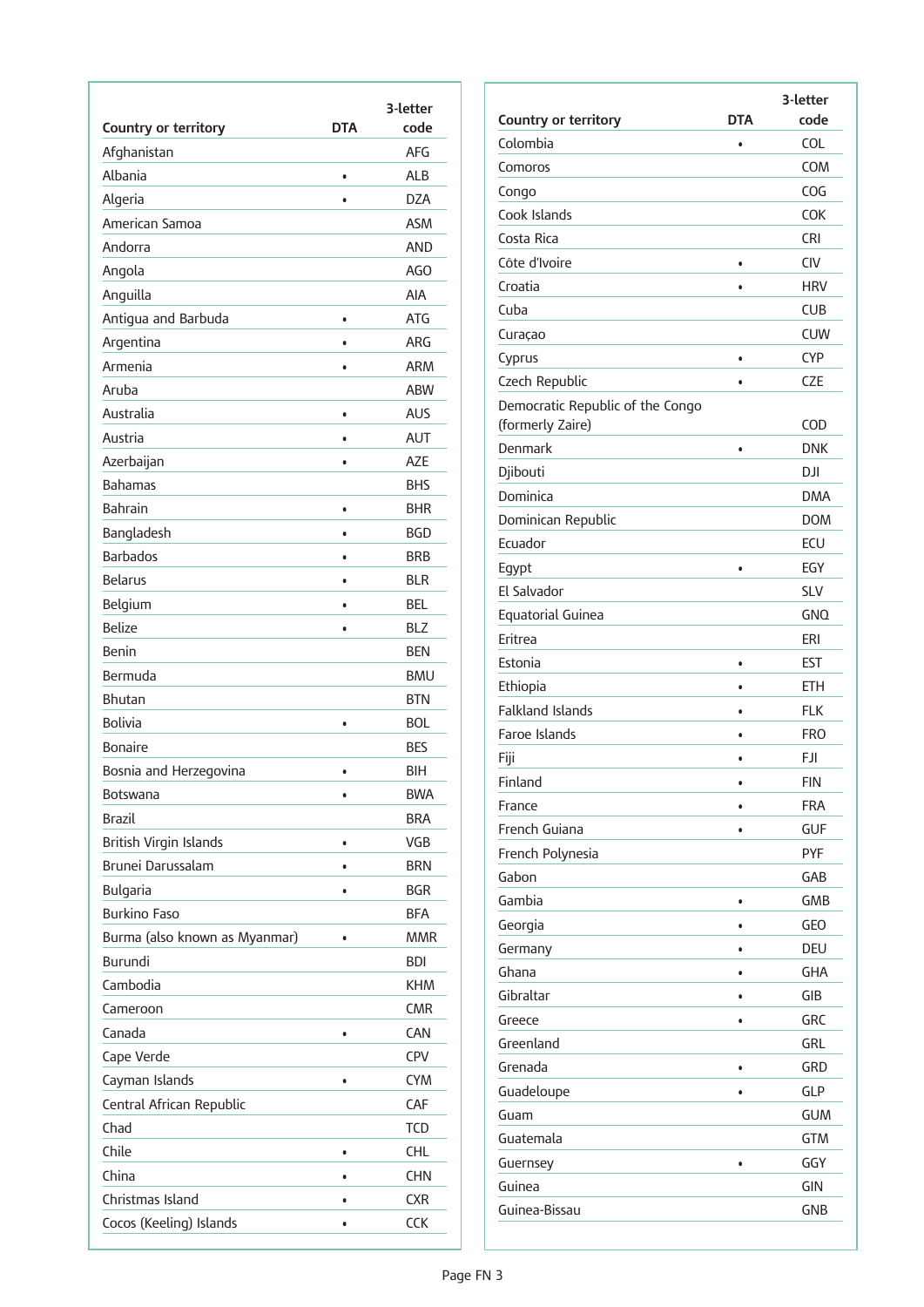|                       |            | 3-letter   |
|-----------------------|------------|------------|
| Country or territory  | <b>DTA</b> | code       |
| Guyana                | $\bullet$  | GUY        |
| Haiti                 |            | HTI        |
| Honduras              |            | HND        |
| Hong Kong (SAR)       | $\bullet$  | HKG        |
| Hungary               | $\bullet$  | <b>HUN</b> |
| Iceland               | $\bullet$  | isl        |
| India                 | $\bullet$  | <b>IND</b> |
| Indonesia             |            | idn        |
| Iran                  |            | <b>IRN</b> |
| Iraq                  |            | IRO.       |
| Ireland (Republic of) | $\bullet$  | irl        |
| Isle of Man           | $\bullet$  | <b>IMN</b> |
| Israel                | $\bullet$  | <b>ISR</b> |
| Italy                 | ٠          | <b>ITA</b> |
| Jamaica               | $\bullet$  | <b>JAM</b> |
| Japan                 | $\bullet$  | <b>JPN</b> |
| Jersey                | $\bullet$  | JEY        |
| Jordan                | $\bullet$  | <b>JOR</b> |
| Kazakhstan            | $\bullet$  | KAZ        |
| Kenya                 | $\bullet$  | <b>KEN</b> |
| Kiribati              | $\bullet$  | KIR.       |
| Kosovo                | $\bullet$  | <b>XKX</b> |
| Kuwait                | $\bullet$  | <b>KWT</b> |
| Kyrgyzstan            |            | KGZ        |
| Laos                  |            | LAO        |
| Latvia                | $\bullet$  | LVA        |
| Lebanon               |            | LBN        |
| Lesotho               | $\bullet$  | LSO        |
| Liberia               |            | <b>LBR</b> |
| Libya                 | $\bullet$  | LBY        |
| Liechtenstein         | ٠          | LIE        |
| Lithuania             | $\bullet$  | LTU        |
| Luxembourg            | $\bullet$  | <b>LUX</b> |
| Macao (SAR)           |            | MAC        |
| Macedonia (FYR)       | $\bullet$  | <b>MKD</b> |
| Madagascar            |            | <b>MDG</b> |
| Malawi                | $\bullet$  | <b>MWI</b> |
| Malaysia              | $\bullet$  | <b>MYS</b> |
| Maldives              |            | <b>MDV</b> |
| Mali                  |            | <b>MLI</b> |
| Malta                 | $\bullet$  | <b>MLT</b> |
| Marshall Islands      |            | <b>MHL</b> |
| Martinique            | $\bullet$  | <b>MTQ</b> |
| Mauritania            |            | <b>MRT</b> |
| Mauritius             | $\bullet$  | <b>MUS</b> |
| Mayotte               |            | <b>MYT</b> |
|                       |            |            |

|                               |            | 3-letter   |
|-------------------------------|------------|------------|
| Country or territory          | <b>DTA</b> | code       |
| Mexico                        | $\bullet$  | <b>MEX</b> |
| Micronesia                    |            | <b>FSM</b> |
| Moldova                       | $\bullet$  | <b>MDA</b> |
| Monaco                        |            | <b>MCO</b> |
| Mongolia                      | $\bullet$  | <b>MNG</b> |
| Montenegro                    | ٠          | <b>MNE</b> |
| Montserrat                    | $\bullet$  | <b>MSR</b> |
| Morocco                       | $\bullet$  | <b>MAR</b> |
| Mozambique                    |            | MOZ        |
| Namibia                       | $\bullet$  | <b>NAM</b> |
| Nauru                         |            | NRU        |
| Nepal                         |            | <b>NPL</b> |
| <b>Netherlands</b>            | $\bullet$  | <b>NLD</b> |
| New Caledonia                 |            | <b>NCL</b> |
| New Zealand                   | ٠          | <b>NZL</b> |
| Nicaragua                     |            | <b>NIC</b> |
| Niger                         |            | <b>NER</b> |
| Nigeria                       |            | NGA        |
| Niue                          |            | <b>NIU</b> |
| Norfolk Island                | $\bullet$  | <b>NFK</b> |
| North Korea                   |            | <b>PRK</b> |
| Northern Mariana Islands      |            | <b>MNP</b> |
| Norway                        | $\bullet$  | <b>NOR</b> |
| Oman                          | ٠          | <b>OMN</b> |
| Pakistan                      | $\bullet$  | <b>PAK</b> |
| Palau                         |            | <b>PLW</b> |
| Panama                        | $\bullet$  | <b>PAN</b> |
| Papua New Guinea              |            | <b>PNG</b> |
| Paraguay                      |            | <b>PRY</b> |
| Peru                          |            | <b>PER</b> |
| Philippines                   | $\bullet$  | PHL        |
| Pitcairn Island               |            | <b>PCN</b> |
| Poland                        | $\bullet$  | POL        |
| Portugal                      | $\bullet$  | <b>PRT</b> |
| Puerto Rico                   |            | PRI        |
| Qatar                         | $\bullet$  | <b>QAT</b> |
| Reunion                       | ٠          | <b>REU</b> |
| Romania                       | ٠          | ROU        |
| <b>Russian Federation</b>     |            | <b>RUS</b> |
| Rwanda                        |            | <b>RWA</b> |
| St Helena and Dependencies    |            | <b>SHN</b> |
| <b>St Kitts and Nevis</b>     | $\bullet$  | <b>KNA</b> |
| St Lucia                      |            | LCA        |
| St Pierre and Miquelon        |            | <b>SPM</b> |
| St Vincent and the Grenadines |            | <b>VCT</b> |
| Saba                          |            | <b>BES</b> |
|                               |            |            |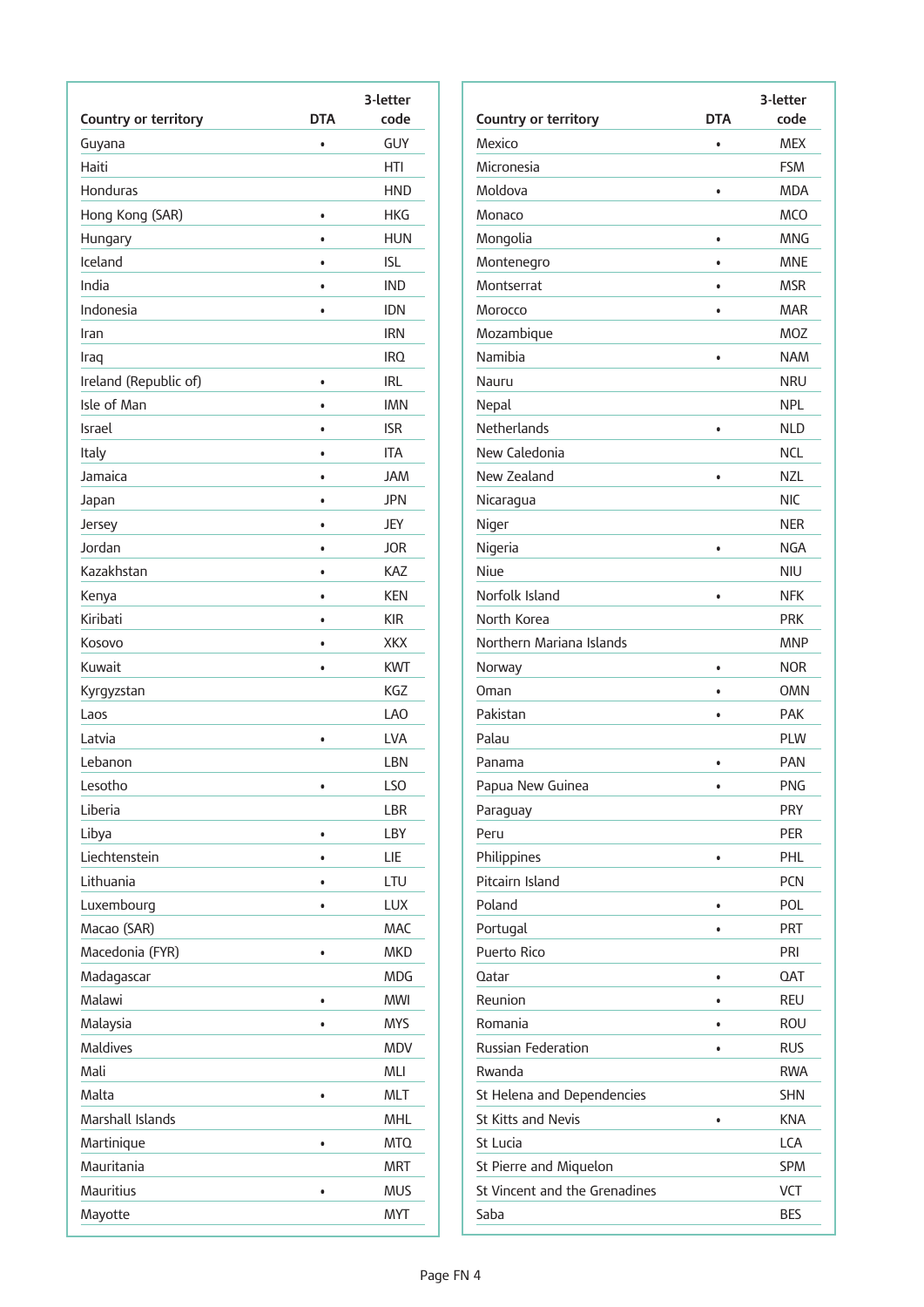|                                 | <b>DTA</b> | 3-letter<br>code |
|---------------------------------|------------|------------------|
| Country or territory<br>Samoa   |            | <b>WSM</b>       |
| San Marino                      |            | <b>SMR</b>       |
| Sao Tome and Principe           |            | <b>STP</b>       |
| Saudi Arabia                    |            |                  |
|                                 | $\bullet$  | SAU              |
| Senegal                         | $\bullet$  | <b>SEN</b>       |
| Serbia and Montenegro           | $\bullet$  | <b>SRB</b>       |
| Seychelles                      |            | <b>SYC</b>       |
| Sierra Leone                    | $\bullet$  | SLE              |
| Singapore                       | $\bullet$  | SGP              |
| <b>Sint Eustatius</b>           |            | <b>BES</b>       |
| Sint Maarten (Dutch part)       |            | <b>SXM</b>       |
| Slovak Republic                 | $\bullet$  | <b>SVK</b>       |
| Slovenia                        | $\bullet$  | <b>SVN</b>       |
| Solomon Islands                 | $\bullet$  | <b>SLB</b>       |
| Somalia                         |            | SOM              |
| South Africa                    | $\bullet$  | ZAF              |
| South Korea                     | $\bullet$  | <b>KOR</b>       |
| South Sudan                     |            | <b>SSD</b>       |
| Spain                           | $\bullet$  | <b>ESP</b>       |
| Sri Lanka                       | ٠          | <b>LKA</b>       |
| Sudan                           | $\bullet$  | <b>SDN</b>       |
| Suriname                        |            | <b>SUR</b>       |
| Svalbard and Jan Mayen Islands  |            | <b>SJM</b>       |
| Swaziland                       | $\bullet$  | <b>SWZ</b>       |
| Sweden                          |            | <b>SWE</b>       |
| Switzerland                     | $\bullet$  | <b>CHE</b>       |
| Syria                           |            | <b>SYR</b>       |
| Taiwan                          |            | <b>TWN</b>       |
| Tajikistan                      | $\bullet$  | <b>TJK</b>       |
| Tanzania                        |            | TZA              |
| Thailand                        | $\bullet$  | <b>THA</b>       |
| <b>Timor-Leste</b>              |            | <b>TLS</b>       |
| Togo                            |            | <b>TGO</b>       |
| Tokelau                         |            | <b>TKL</b>       |
| Tonga                           |            | <b>TON</b>       |
| Trinidad and Tobago             | $\bullet$  | TT <sub>0</sub>  |
| Tunisia                         |            | <b>TUN</b>       |
| Turkey                          | $\bullet$  | <b>TUR</b>       |
| Turkmenistan                    | $\bullet$  | <b>TKM</b>       |
| <b>Turks and Caicos Islands</b> |            | <b>TCA</b>       |
| Tuvalu                          | $\bullet$  | TUV              |
| Uganda                          |            | <b>UGA</b>       |
| Ukraine                         | $\bullet$  | <b>UKR</b>       |
| <b>United Arab Emirates</b>     | $\bullet$  | ARE              |
| United Kingdom                  |            | <b>GBR</b>       |
| United States of America        | $\bullet$  | <b>USA</b>       |
|                                 |            |                  |

| Country or territory                                                                               | <b>DTA</b> | 3-letter<br>code |
|----------------------------------------------------------------------------------------------------|------------|------------------|
| United States Virgin Islands                                                                       |            | <b>VIR</b>       |
| Uruguay                                                                                            | ٠          | URY              |
| Uzbekistan                                                                                         |            | UZB              |
| Vanuatu                                                                                            |            | VUT              |
| Vatican                                                                                            |            | <b>VAT</b>       |
| Venezuela                                                                                          | ٠          | <b>VFN</b>       |
| Vietnam                                                                                            | ٠          | <b>VNM</b>       |
| Wallis and Futuna Islands                                                                          |            | <b>WLF</b>       |
| Yemen                                                                                              |            | <b>YEM</b>       |
| Zambia                                                                                             | ٠          | ZMB              |
| Zimbabwe                                                                                           |            | ZWE              |
| None of the above<br>(Give details in 'Any other information'<br>on page TR 7 of your tax return.) |            | 777              |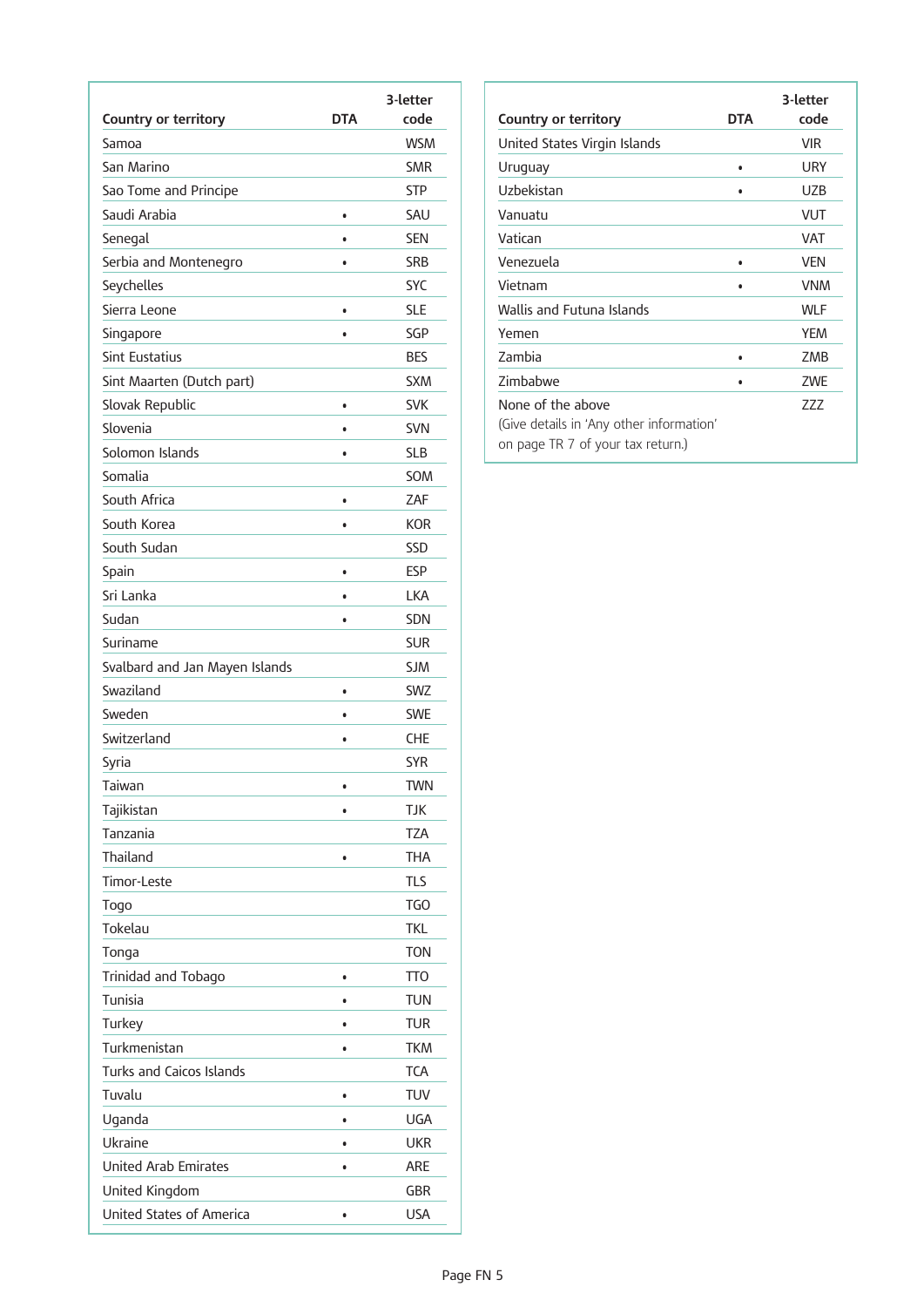# **Column B**

In column B, put the total amount of income (in UK pounds) before taking off any foreign tax or Special Withholding Tax (SWT).

SWT was an amount of tax taken off certain payments to UK residents (in addition to foreign tax). It can be set against your UK tax liability or repaid to you if the amount exceeds your liability for that year. This will only now be relevant if you're taxable on the remittance basis and are remitting income relating to earlier years where SWT was withheld.

You need to add the tax taken off to the amount received after deduction and put the total in column B (make sure that you put the SWT in column D).

If you have more than one source of the same income from a country, add the amounts together (unless taxed differently). For example, if you have 2 savings accounts in Monaco, add the amounts before putting the total in column B.



Example of income arising or received, column B

The following countries may have taken SWT: Andorra, Austria, Curaçao, Gibraltar, Jersey, Liechtenstein, Luxembourg, Monaco, San Marino, Sint Maarten and Switzerland.

In the 'Additional information' box, box 19 on page TR 7 of your tax return, put:

- the name of foreign tax which was deducted or the name of the agreement under which the foreign tax was deducted
- the years when the foreign tax was deducted to which this claim for SWT relates

# **Column C**

If you had any foreign tax taken off your income in column B, put the amount of tax (in UK pounds) in column C. Foreign tax is the lower of the foreign tax actually withheld and the amount of tax credit allowed under the terms of a DTA.

# **Column D**

If you're taxable on the remittance basis, put any SWT taken off your foreign income in column D. You must show your amount in UK pounds.

If you've had any UK Income Tax taken off this income, include it here and give more details in 'Any other information' on page TR 7 of your tax return.

# **Column E**

If you're claiming FTCR, put 'X' in this box.

# **Column F**

If you're claiming FTCR, put the same amount as the figure in column B. If you're not claiming FTCR, the figure will be the amount in column B, minus any amount in column C.

From 6 April 2016, if you've not paid tax because you're within the Dividend Allowance then you cannot claim FTCR on that income.

# **Interest and other income from overseas savings**

In columns A to F include any:

- interest from foreign bank accounts, foreign company loan stocks or from loans to individuals or organisations outside the UK
- interest from overseas unit trusts and other investment funds, including from reporting offshore funds (use the details on your unit trust or fund voucher) – where the offshore fund is more than 60% invested in interest bearing assets, any distribution that you receive, or that is reported to you, is treated as interest received
- income from a purchased life annuity
- excess 'reportable income' from reporting offshore funds – this is income accumulating in offshore funds that you've not yet received – details of excess reportable income must be provided to participants by the offshore fund
- other overseas savings and accrued income securities

**A** For information on the Accrued Income Scheme, go to www.gov.uk and search for 'HS343'.

Check the Interest Article of the relevant DTA before completing this section to make sure you're able to claim FTCR as certain types of income are only taxable in the UK.

## **Box 3**

Fill in columns A to F, add up the figures in column D and put the total in box 3. Include any amounts shown on separate sheets that you attach to the 'Foreign' pages.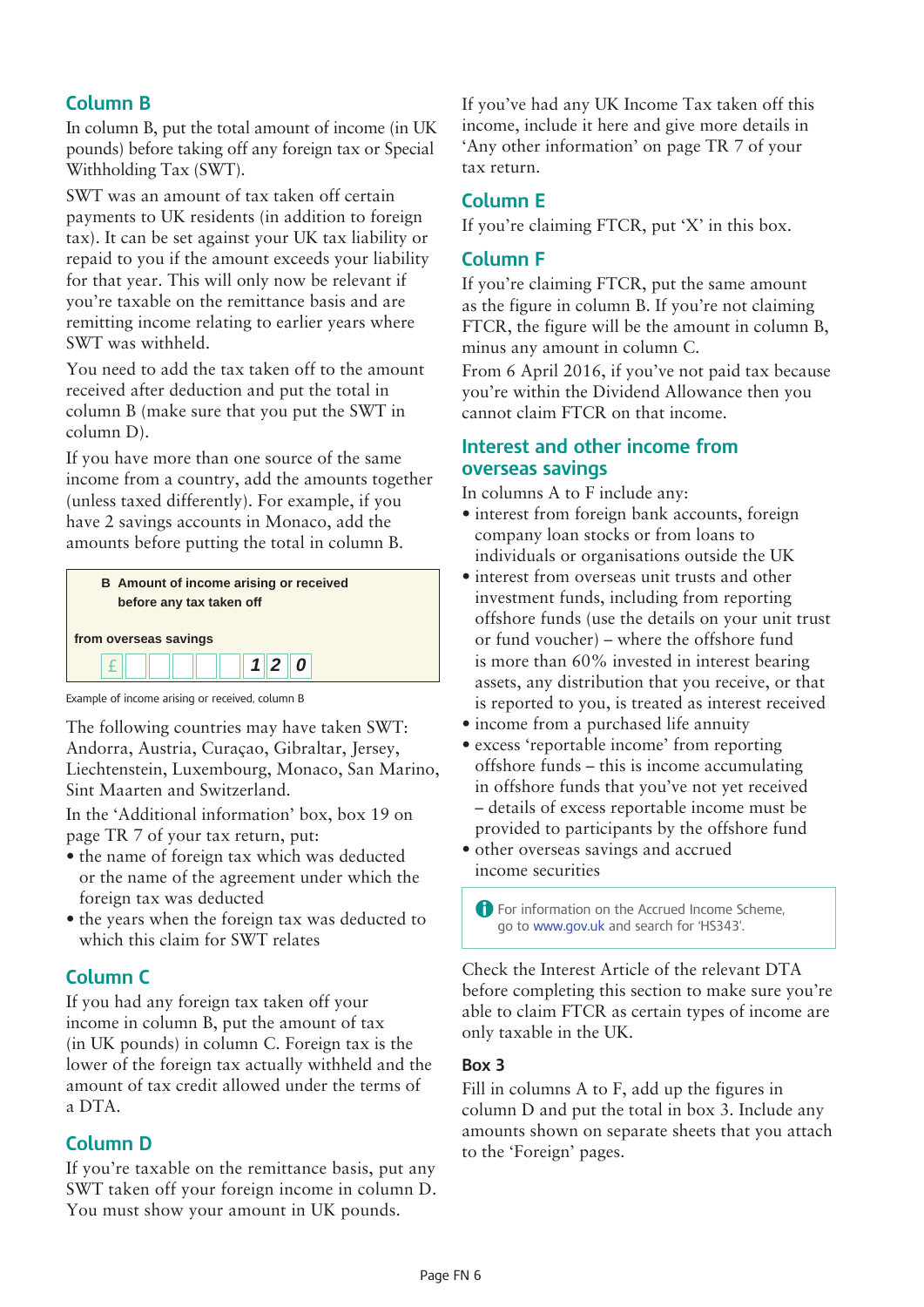## **Box 4**

Fill in columns A to F, add up the figures in column F and put the total in box 4. Include any amounts shown on separate sheets that you attach to the ['Foreign](http://www.gov.uk/government/publications/self-assessment-foreign-sa106)' pages.

# **Dividends from foreign companies**

Check the Dividend Article of the relevant DTA before completing this section, as there may be a restriction to the amount of foreign tax credit you can claim.

You cannot claim FTCR for taxed dividends from Antigua, Australia (franked dividends only), Belize, Cayman Islands, Cyprus, Gambia, Guernsey, Isle of Man, Jersey, Kiribati, Malaysia, Malta, Monserrat and Singapore.

In columns A to F put details of any:

- dividends from foreign companies (use the details on your dividend voucher)
- distributions (use their value at the date of distribution) from overseas sources, such as, company assets released to shareholders
- • dividends from overseas unit trusts and other investment funds, including from reporting offshore funds
- • excess 'reportable income' from reporting offshore funds – this is income accumulating in offshore funds that you've not yet received – details of excess reportable income must be provided to participants by the offshore fund

Do not include:

- distributions from the liquidation of a foreign company
- distributions from a foreign company that return your capital interest or are in the form of its own stocks and shares
- stock dividends or bonus shares from a stock dividend issue made by a foreign company

There are specific rules about dividends from offshore funds. If the fund has more than 60% invested in interest bearing assets, any distribution that you receive, or that is reported to you is treated as interest received. You need to put this under 'Interest and other income from overseas savings'.

If you're not sure whether your shares are in an offshore fund, ask your tax adviser.

#### **Box 5**

Fill in columns A to F, add up the figures in column D and put the total in box 5. Include any amounts shown on separate sheets that you attach to the ['Foreign](http://www.gov.uk/government/publications/self-assessment-foreign-sa106)' pages.

## **Box 6**

Fill in columns A to F, add up the figures in column F and put the total in box 6. Include any amounts shown on separate sheets that you attach to the 'Foreign' pages.

# **Dividends received on or after 6 April 2016**

Dividends received on or after 6 April 2016 no longer qualify for a dividend tax credit. From 6 April 2016, you will not pay tax on dividend income up to the amount of the dividend allowance. For 2021 to 2022, the dividend allowance is £2,000. You'll pay tax on dividends above the dividend allowance at the following rates:

- 7.5% on dividend income within the basic rate band
- 32.5% on dividend income within the higher rate band
- 38.1% on dividend income within the additional rate band

Include all dividend income, even if it's less than  $£2,000$ , as it may affect the rate of tax that you pay on dividends you receive in excess of the £2,000 allowance.

**A** For more information, go to [www.gov.uk/tax-on-dividends](http://www.gov.uk/tax-on-dividends) 

# **Remitted foreign savings income**

If you have any remitted foreign savings income that is taxed on the remittance basis and you have remitted any of the savings income to the UK in the 2021 to 2022 tax year, include details of this income in columns A to F.

Note that the starting rate for savings and the personal savings allowance do not apply to remitted foreign savings income.

## **Box 7.1**

Fill in columns A to F. If you have income from more than one country, include separate sheets completing columns A to F and attach to the 'Foreign' pages. Add up the figures in column D and put the total in box 7.1

## **Box 7.2**

Fill in columns A to F. If you have income from more than one country, include separate sheets completing columns A to F and attach to the 'Foreign' pages. Add up the figures in column F and put the total in box 7.2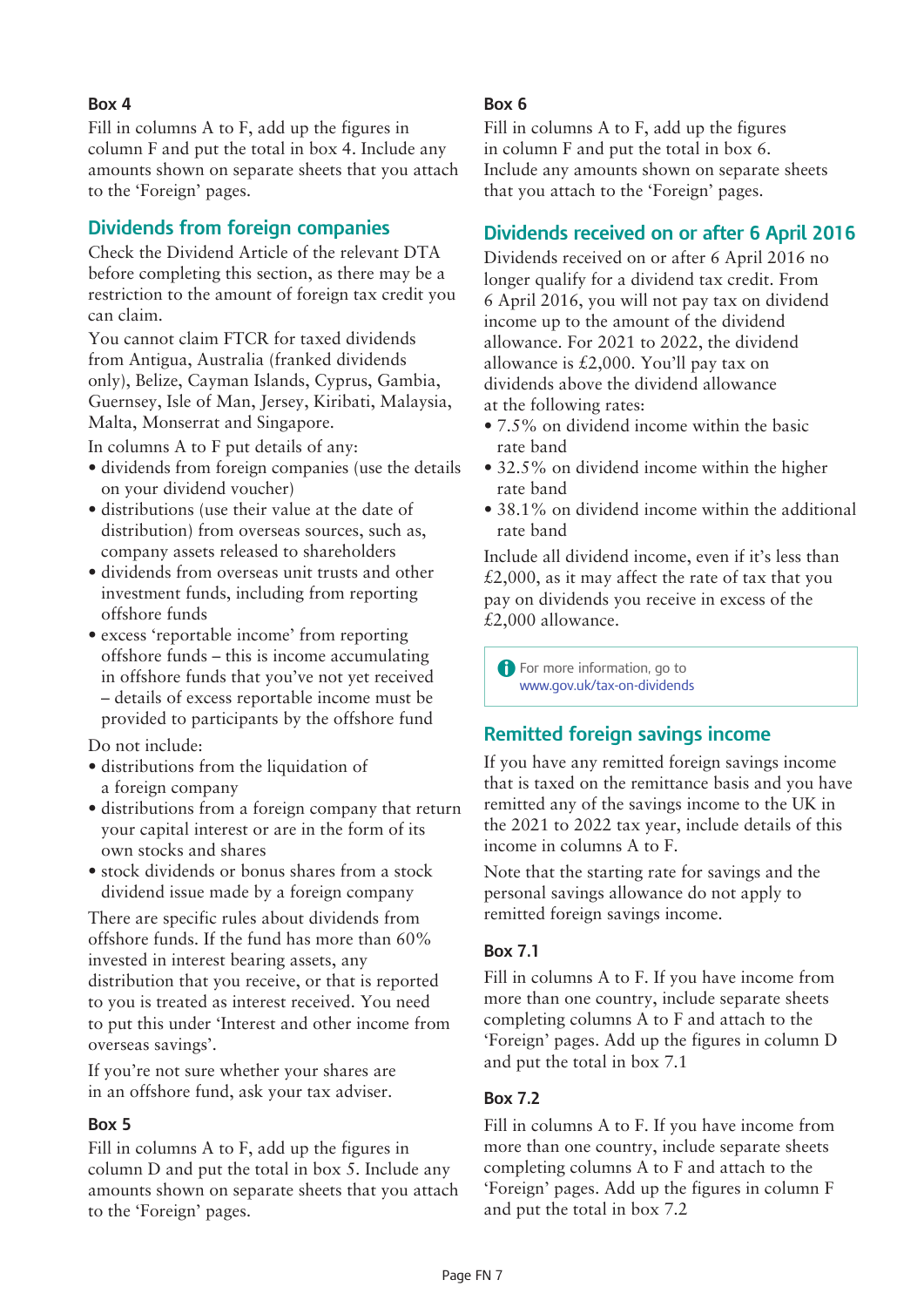# **Remitted foreign dividend income**

If you have any foreign dividend income that is taxed on the remittance basis and you have remitted any of the dividend income to the UK in the 2021 to 2022 tax year, include details of this income in columns A to F.

Note that the dividend rates and dividend allowance do not apply to remitted foreign dividend income.

## **Box 7.3**

Fill in columns A to F. If you have income from more than one country, include separate sheets completing columns A to F and attach to the 'Foreign' pages, then add up the figures in column D and put the total in box 7.3

#### **Box 7.4**

Fill in columns A to F. If you have income from more than one country, include separate sheets completing columns A to F and attach to the 'Foreign' pages. Add up the figures in column F and put the total in box 7.4

#### **Box 7.5**

If any of your dividends were first received between 5 April 2008 and 6 April 2016, but were only remitted to the UK in the current tax year, they may qualify for the dividend tax credit. If they do, enter in box 7.5 the taxable amount of the qualifying dividend included in box 7.4.

## **Overseas pensions, social security benefits and royalties**

Fill in columns A to F if you received a pension or social security benefits from overseas during the 2021 to 2022 tax year. You must also include any pensions or annuities (not purchased life annuities) paid in the UK from an overseas pension provider. Also include lump sum payments from overseas schemes that are taxable as pension income.

Under the majority of DTAs, a pension paid in consideration of a past employment will only be taxable in the country of residence. However, some DTAs provide that pensions may be taxed in the country where the pension arises and it's important to check the relevant DTA prior to making a claim for FTCR.

If you have a pension that's not taxable in the UK because of a DTA, give full details of the pension's payer, pension and relevant DTA in the 'Any other information' box on your tax return.

Do not include pensions or lump sums from overseas pension schemes registered in the UK on this page. These go in the 'UK pensions, annuities and other state benefits received' section on page TR 3 of your tax return.

If your foreign pension included payments from an earlier tax year, you can set those payments against the year that they belong to if the pension is taxed on the arising basis. If you're not sure if this is to your advantage, ask us or your tax adviser.

#### **10% deduction**

From 6 April 2017 you'll pay tax on 100% rather than 90% of your foreign pension, annuity or social security benefits regardless of when you started to take it. The 10% deduction has been abolished. You must tell us the total overseas pension, annuity or social security benefit payments you received.

#### **Exemption**

Some foreign pensions are wholly or partly exempt from UK tax.

These include:

- war widow's pensions, if the death in service was before 6 April 2005, and some pensions paid to other dependants of deceased forces and Merchant Navy personnel
- • foreign pensions with an award for a work-related illness or injury at work – the award amount is not taxable
- certain pensions and annuities payable under German or Austrian laws – if you started to receive this in the 2021 to 2022 tax year, attach a copy of the pension award ('Bescheid') to your tax return
- pensions and annuities payable under the Netherlands' Wet uitkeringen vervolgingsslachtoffers 1940 to 1945 scheme
- • certain beneficiaries' income withdrawal or annuities purchased from unused pension drawdown or flexi-access drawdown funds

A For more information on inheriting a pension, go to <www.gov.uk/tax-on-pension-death-benefits>

If you're not sure whether your pension is exempt from UK tax, ask us or your tax adviser.

**A** For more information about pensions for war widows and dependants, go to <www.gov.uk/war-widow-pension>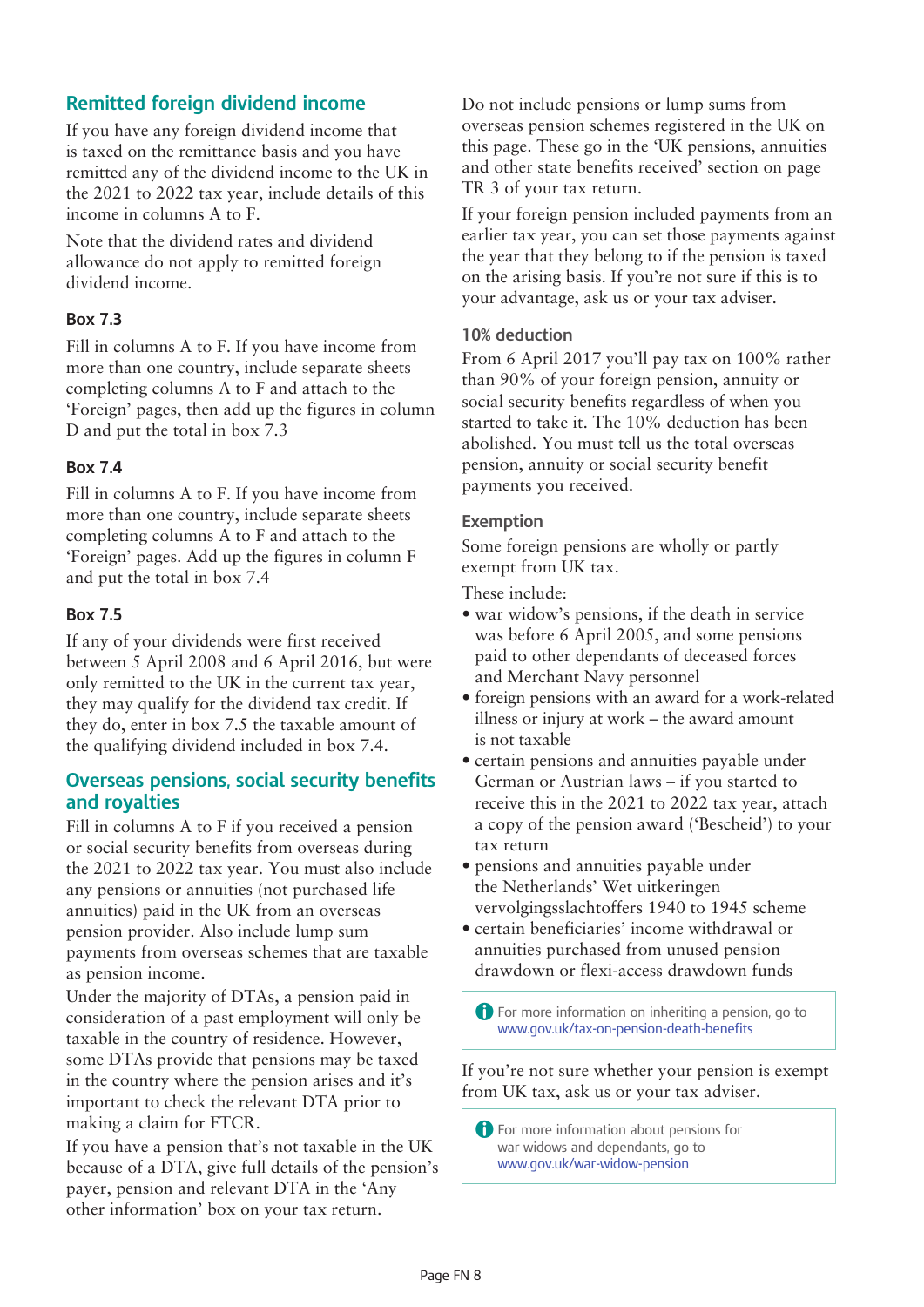## **Claiming an exemption**

If you're claiming FTCR – put in column F, the amount in column B, minus the exemption – remember to put an 'X' in column E.

If you're not claiming FTCR – put in column F, the amount in column B, minus the exemption and less any amount in column C.

**Social security benefits – received from another country**

Do not include foreign benefits that match the following UK benefits:

- Incapacity Benefit paid in the first 28 weeks of your incapacity or if you've been getting it for the same illness since before 13 April 1995
- Attendance Allowance
- Disability Living Allowance or Severe Disablement Allowance
- • Maternity Allowance
- • Guardian's Allowance
- • Child Benefit
- • Universal Credit

Include all other foreign benefits. If you're not sure what to include, ask us or your tax adviser.

#### **Box 8**

Fill in columns A to F, add up the figures in column D and put the total in box 8. Include any amounts shown on separate sheets that you attach to the 'Foreign' pages.

## **Box 9**

Fill in columns A to F, add up the figures in column F and put the total in box 9. Include any amounts shown on separate sheets that you attach to the ['Foreign](http://www.gov.uk/government/publications/self-assessment-foreign-sa106)' pages.

## **Dividends and all other income received by a person abroad**

#### **Boxes 10 to 13**

You may need to fill in boxes 10 to 13 if you transferred or have taken part in the transfer of assets so that a person abroad received income. Put all items chargeable as income under the transfer of assets provisions in this section.

If the income received by the person abroad is 'protected foreign income', do not enter details of protected foreign income in boxes 10 to 13.2.

For more information read the 'Trust protections and protected foreign income' section of Helpsheet 262, 'Income and benefits from transfers of assets abroad and income from non-resident trusts'.

A Go to www.gov.uk and search for 'HS262'.

## **Relief for residential property finance costs**

Costs of getting a loan or alternative finance to buy a residential property that's let, and any interest on those loans and alternative finance payments cannot be claimed as a deduction to reduce income from property.

**A** For more information on the residential property finance costs restriction, go to www.gov.uk/guidance/ changes-to-tax-relief-for-residential-landlords-how-itsworked-out-including-case-studies

#### **Box 13.1 Amount of residential property income or restricted finance costs associated with income in box 13 for calculating relief for residential finance costs**

The costs of getting a loan or alternative finance to buy a residential property that is let, and any interest on a loan or alternative finance payment from each residential property business operated by persons abroad is used as a basis for calculating a reduction to your Income Tax. Use the working sheet on page FN10 to calculate your tax reduction. Each person must be considered separately and each property business they carry on (for example UK property and foreign property) must be considered separately. If a property business made no profit, or made a loss, put zero in column A. If it had no residential finance costs, put zero in column B.

Any unused finance costs can be carried forward to following years.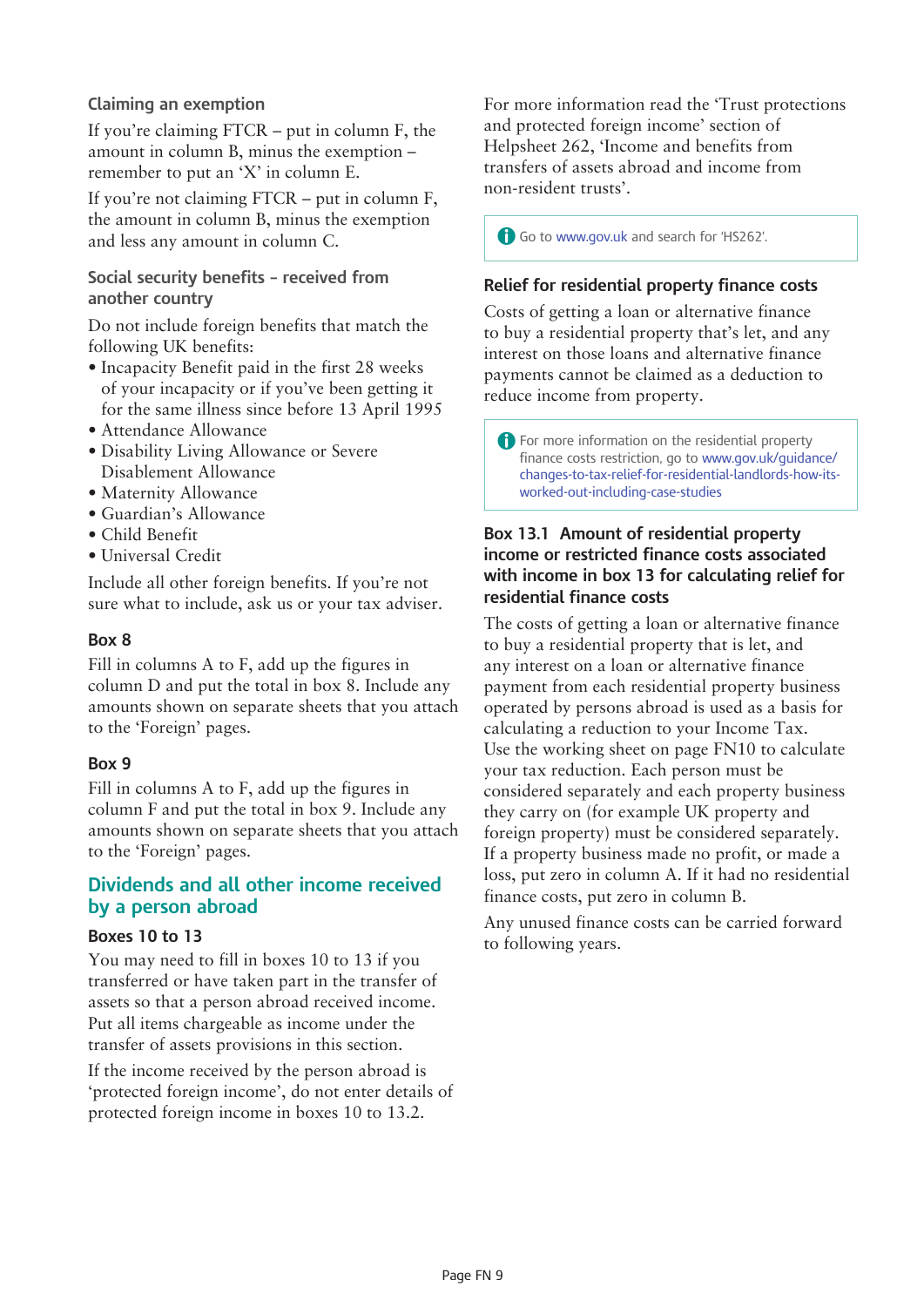Use the working sheet below to calculate your tax reduction.

| <b>Working sheet</b><br>for box 13.1               | Column A<br>Property business<br>profits<br>£ | Column B<br>Residential property<br>finance costs<br>£ | Column C<br>Lower of column<br>A and column B<br>£ | Unused finance<br>costs to be<br>carried forward<br>£ |
|----------------------------------------------------|-----------------------------------------------|--------------------------------------------------------|----------------------------------------------------|-------------------------------------------------------|
|                                                    |                                               |                                                        |                                                    |                                                       |
| Example 1: Person A's<br>foreign property business | 15,000                                        | 2,000                                                  | 2,000                                              | $\mathbf 0$                                           |
| Example 2: Person A's<br>UK property business      | 3,000                                         | 4,000                                                  | 3,000                                              | 1,000                                                 |
| Property business 1                                |                                               |                                                        |                                                    |                                                       |
| Property business 2                                |                                               |                                                        |                                                    |                                                       |
| Property business 3                                |                                               |                                                        |                                                    |                                                       |
| Property business 4                                |                                               |                                                        |                                                    |                                                       |
| Property business 5                                |                                               |                                                        |                                                    |                                                       |
| Total of column $C -$ copy to box 13.1             |                                               |                                                        |                                                    |                                                       |

## **Box 13.2 Unused residential property finance costs brought forward**

The amount of unused residential property finance costs brought forward from earlier years is subject to limits.

For each property business:

- if the total of unused residential property finance costs brought forward plus residential property finance costs (incurred in year) does not exceed the amount of the property profits, include the full amount of unused residential property finance costs brought forward in box 13.2
- if the total of unused residential property finance costs brought forward plus residential property finance costs (incurred in year) exceeds the amount of the property profits, you can only include in box 13.2 the amount of unused residential property finance costs which, when added together with residential property finance costs incurred in year, is equal to the amount of property profits

Any balance of the residential property finance costs which is still unrelieved, may be carried forward to future years of the same property business.

# **Income from land and property abroad**

You're taxable on the amount of your overseas rental income over £1,000, even if you do not bring that income to the UK, unless you claim the remittance basis of taxation.

If your overseas rental income was up to  $£1,000,$ read 'Property income allowance' on page FN 1.

Fill in boxes 14 to 24.2, columns A to F, and boxes 25 to 32, if you have any of the following: • only one overseas let property

- 
- more than one property but they're in the same country, and all the income is remittable
- more than one property and no foreign tax is taken off any of the income and all the income is remittable

If you've more than one overseas let property and your properties are in different countries and you've paid foreign tax on that rental income, photocopy pages F 4 and F 5 and fill in the boxes for each property.

## **Furnished holiday lettings in the European Economic Area (EEA)**

**Only** fill in page F 4 and page F 5 if you pay tax on the remittance basis. You need to show all amounts of income from land and property abroad remitted to the UK, unless your total property income was up to  $\pounds1,000$  and you're claiming the property income allowance. Read 'Property income allowance' on page FN 1. If you want to claim FTCR, fill in the 'Foreign tax paid on employment, self-employment and other income' section on page F 6. Make sure that the foreign tax being claimed is the 'minimum' due under the law of the foreign country after all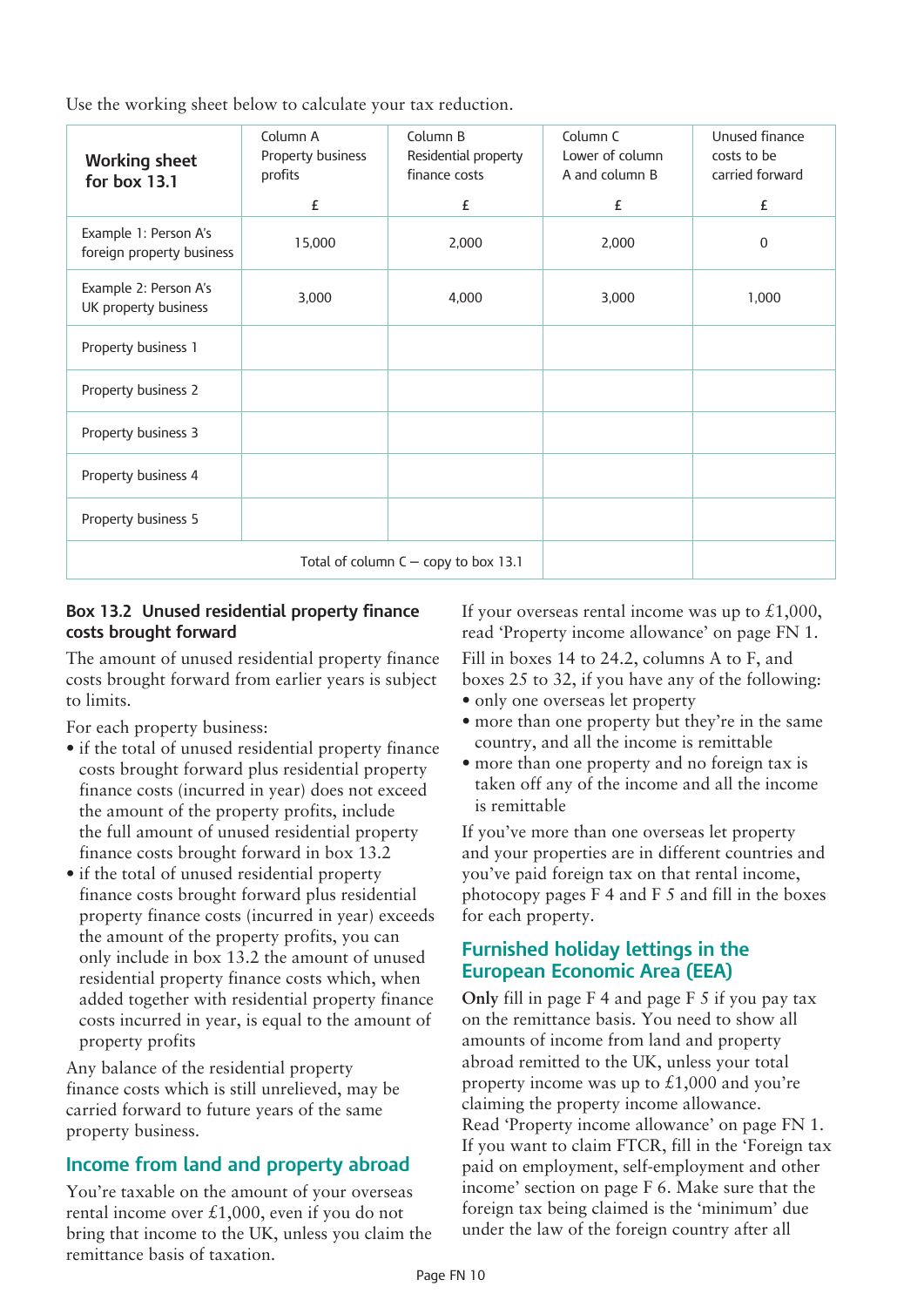deductions, exemptions, reliefs and allowances have been claimed.

Do not include income from the commercial letting of furnished holiday lettings (FHL) in the EEA calculated on the arising basis. This goes in the 'UK [property](http://www.gov.uk/government/publications/self-assessment-uk-property-sa105)' pages.

**A** For more information about furnished holiday lettings, go to www.gov.uk and search for 'HS253'. For more information about the remittance basis, go to www.gov.uk and search for 'HS264'.

#### **Income and expenses**

#### **Box 14 Total rents and other receipts (excluding taxable premiums for the grant of a lease)**

Put the total amount of any rents, or other receipts, you receive from any rights or interests held in land or property abroad, in box 14.

## **Coronavirus support scheme payments**

Coronavirus support scheme payments are taxable and include payments from the Coronavirus Job Retention Scheme (CJRS), any other applicable HMRC coronavirus support scheme and payments you were entitled to receive from local authorities or devolved administrations.

If you received coronavirus support payments, include in box 14 the amount you received.

If you have received an assessment issued by an officer of HMRC in respect of a coronavirus support scheme payment incorrectly claimed, only include in box 14 the amount you retained.

Do not include in box 14 the amount of any sum that has been assessed which results in the repayment of coronavirus support scheme payments that you were not entitled to.

Do not include CJRS payments received as an employee whilst furloughed.

If you received a CJRS or any other applicable HMRC coronavirus support scheme payment that you were not entitled to and you have not voluntarily paid it back to HMRC or you have not received an assessment issued by an officer of HMRC in respect of the incorrectly claimed payment, put the incorrectly claimed amount on page TR5 of the main tax return SA100.

Do not include any chargeable premiums here. These go in box 16. Before completing this box, read 'Property income allowance' on page FN 1. If you use cash basis, your income is the total amounts you received during the year (see box 14.2).

#### **Box 14.1 Property income allowance**

Before completing this box, read 'Property income allowance' on page FN 1.

If your property income is over  $\pounds 1,000$  and you're claiming property income allowance, the total amount of the allowance claimed from all property businesses (this includes UK or EEA FHL or UK property business) cannot exceed  $£1,000$ . If you claim the property income allowance, you cannot claim any other expenses or allowances.

## **Box 14.2 Traditional accounting or cash basis**

Only put 'X' in box 14.2 if you used traditional accounting instead of cash basis to calculate your income and expenses.

Cash basis is a simpler way of working out your property business profits or losses. You add up all your property income received (your turnover) and take off any allowance expenses paid in the year. If you use cash basis, you cannot claim capital allowances. Do not include money you owe or owed to you after 5 April 2022.

You can only use cash basis if your total income from foreign property (including FHLs in the EEA) is up to  $£150,000$ .

If you have income from a foreign property and an FHL in the EEA, you must use the same accounting practice for both incomes. Box 14.2 and box 5.2 on the 'UK property' page must both be either present or absent.

**A** For more information about cash basis, go to [www.gov.uk/](http://www.gov.uk/capital-allowances)guidance/income-tax-when-you-rent-outa-property-working-out-your-rental-income

## **Transitional adjustments**

If you change accounting practices for the 2021 to 2022 tax year, you may need to make a transitional adjustment.

All transitional receipts must be included in box 14 and all transitional expenses must be included in box 17.

## **Box 16 Premiums paid for the grant of a lease**

If you've been paid premiums for the grant of a lease for possession of a property, put the amount received in box 16. Before you fill in this box, you may need to fill in the working sheet for premiums for the grant of a lease, in the 'UK [property'](http://www.gov.uk/government/publications/self-assessment-uk-property-sa105) notes.

**A** For more information, go to www.gov.uk and search for 'SA105'.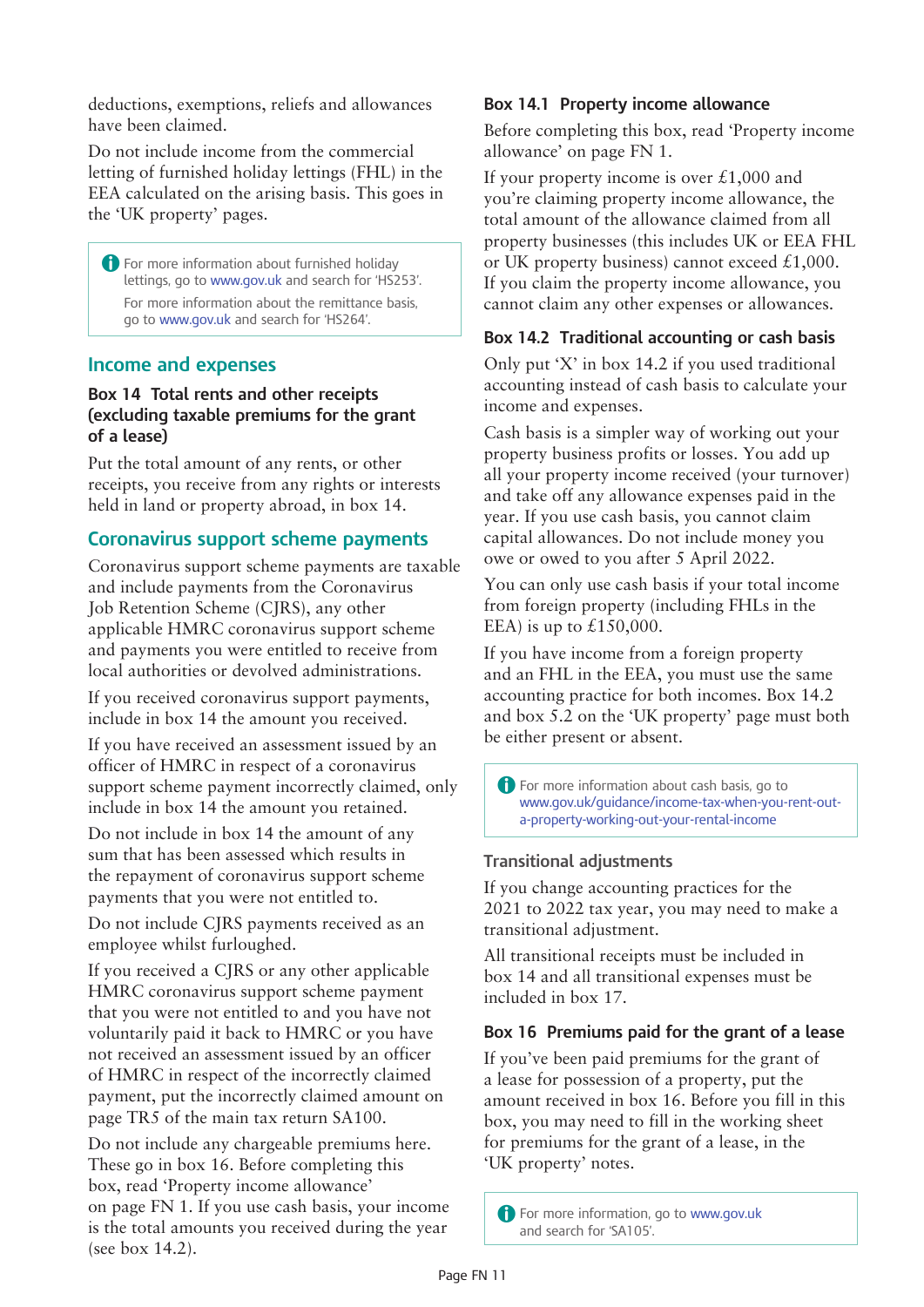## **Box 17 Allowable property expenses (rent, repairs, legal fees, cost of services provided)**

You can claim expenses such as:

- rents, rates, insurance and ground rents
- • property repairs and maintenance
- legal, management, professional fees
- interest and other finance charges on non-residential properties

• costs of services provided, including wages (include wages funded by the Coronavirus Job Retention Scheme paid out to employees)

• other property expenses

You cannot deduct expenses:

- incurred in connection with the first letting or subletting of a property, such as the cost of drawing up a lease, agents' and surveyors' fees and commission
- for costs of agreeing and paying a premium on renewal of a lease
- • for fees for planning permission or registration of title on a property purchase
- for renewals the renewals allowance for the cost of replacing items is no longer available – use box 23 for the cost of replacing domestic items such as furniture, furnishings, appliances and kitchenware
- if you've claimed the trading income allowance in box 14.1 (do not fill in box  $17$ ) – if you need to account for a balancing charge because you claimed capital allowances in previous years on an asset that you've disposed of this year then go to box 20, otherwise go to box 24

Do not include the cost of buying or selling, improving or altering, land or property, equipment, furnishings or furniture. These are capital allowances and go in box 21.

## **Non-residential property**

You can claim the costs of getting a loan or alternative finance to buy a non-residential property that you let, and any interest on such a loan or alternative finance payments.

## **Residential property**

You cannot claim the costs of getting a loan, or alternative finance to buy a residential property that you let, or any interest on such a loan or alternative finance payments.

A For more information on residential property finance costs, go to www.gov.uk/guidance/changes-to-tax[relief-for-residential-landlords-how-its-worked-out](https://www.gov.uk/guidance/changes-to-tax-relief-for-residential-landlords-how-its-worked-out-including-case-studies)including-case-studies

# **Calculating profits and losses for tax purposes**

#### **Box 19 Private use adjustment**

If you put any amounts in box 17 that were not solely for the property business, put the private (non-business) proportion in box 19. For example, if you include the cost of insuring the property for a year in box 17, and you only let it for 8 months, put the 4 months non-business cost in box 19.

#### **Box 20 Balancing charges**

You may need to make an adjustment, called a balancing charge, if you sell, give away or stop using an item in your business that you claimed a capital allowance on. Put this amount in box 20.

#### **Box 21 Capital allowances for equipment and vehicles**

You cannot deduct the cost of buying, altering, building, installing or improving 'fixed' assets such as property, equipment or machinery. You cannot claim depreciation or losses when such assets are disposed of. Instead, you can claim capital allowances, which reduce your profits (or increase a loss).

Expenditure incurred on the provision of, or the special leasing of, plant or machinery for use in a dwelling house is not qualifying expenditure for capital allowances for an ordinary property business or an overseas property business. You cannot claim capital allowances if you're claiming the property income allowance (in box 14.1), or using cash basis. The only exception for those using cash basis (and not claiming the property income allowance) is cars.

A For more information on capital allowances, go to [www.gov.uk/business-tax/capital-allowances](http://www.gov.uk/capital-allowances)

#### **Fixtures**

There are rules for claiming capital allowances if you buy or sell property that has fixtures (for example, kitchen fittings, electrical or heating systems).

The buyer would usually be blocked from claiming capital allowances unless the seller and buyer formally agree the part of the purchase price to be attributed to those fixtures.

You should have a mutual agreement which is usually made by means of a joint election (called a 'section 198' election) which you must tell HM Revenue and Customs about within 2 years of the date of transfer.

From April 2014, if you buy or sell a property the new owner will not be able to claim allowances for fixtures, if the previous owner did not pool their qualifying expenditure on the fixtures.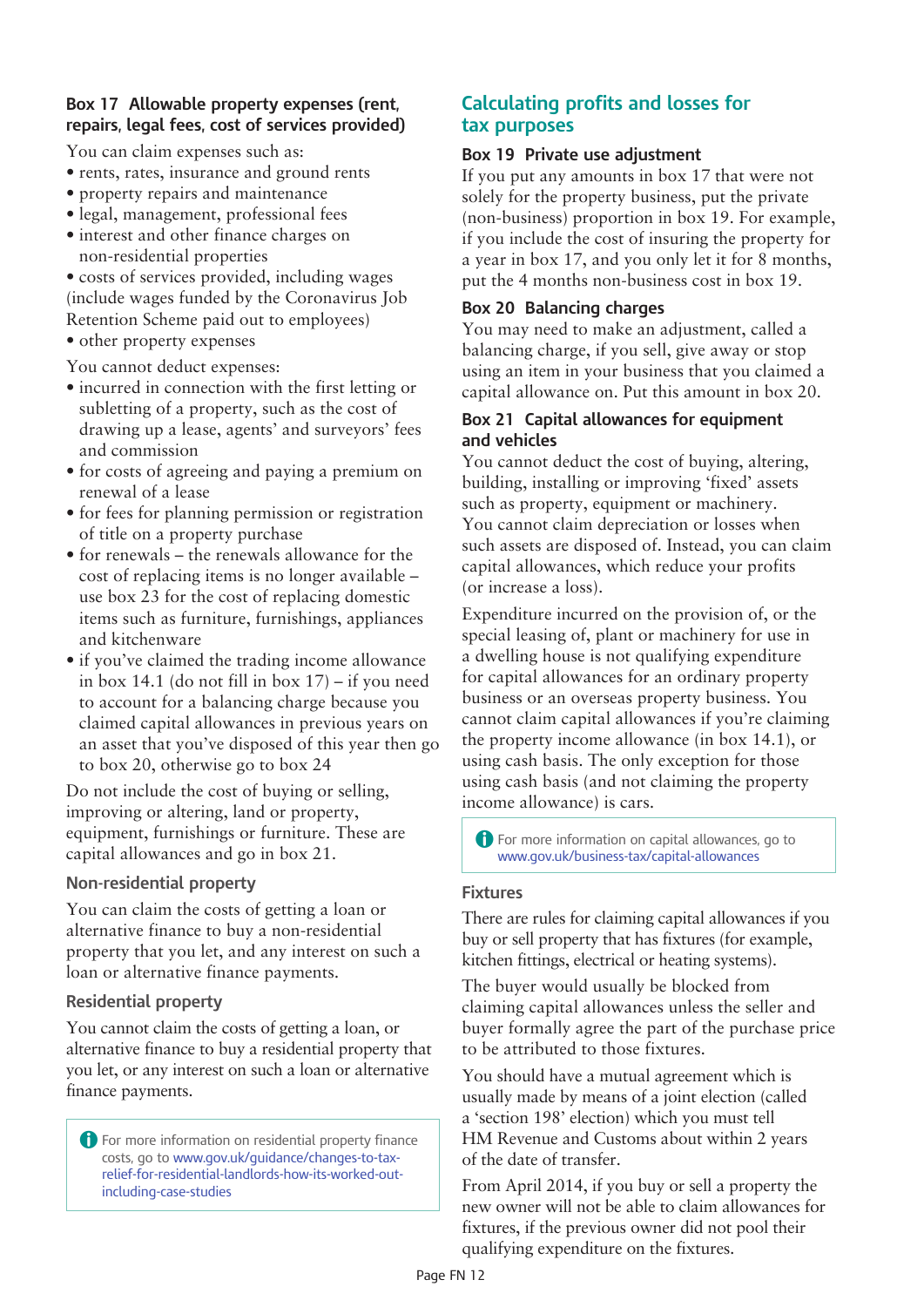## **Box 21.1 Zero-emission car allowance**

Claim the 100% first year allowance (the full cost) of any new and unused zero-emission or electric cars in this box.

If you use a car outside of your business, you must reduce the claim in proportion to the non-business use.

#### **Box 22 Zero-emission goods vehicle allowance**

Claim the 100% first year allowance (the full cost) of any new and unused zero-emission goods vehicles in this box.

If you use a vehicle outside of your business, for 20% of the time for example, you must reduce the amount of the claim by 20%.

#### **Box 22.1 The Structures and Buildings Allowance**

If you're eligible to claim the Structures and Buildings Allowance (SBA), put the amount of the claim in box 22.1. If claiming for the first time for a particular structure or building, use the 'Any other information' box, box 19 on page 7 of your tax return, to record the:

• date the building first came into qualifying use or if later, the date the qualifying expenditure was incurred

• total amount of qualifying expenditure incurred

To check if and how much you can claim, go to www.gov.uk/guidance/claiming-capitalallowances-for-structures-and-buildings

## **Box 22.2 Electric charge-point allowance**

You can claim 100% first year capital allowances for expenditure invested in the acquisition and installation of new and unused electric charge-points for electric vehicles. Put the amount of expenditure incurred in box 22.2.

## **Box 23 Costs of replacing domestic items (for residential lettings only)**

You can claim the cost of replacing domestic items in the residential accommodation where:

- the cost is incurred on purchasing a replacement domestic item – you cannot claim the initial cost for an item provided for use in the accommodation for the first time
- the new item is provided solely for the use of the tenants in the accommodation and the old item is no longer available for use

If the new item is an improvement on the old item, you can only claim up to the amount needed to replace the original item.

Include items such as:

- • moveable furniture, for example, beds, free-standing wardrobes
- • furnishings, for example, curtains, linens, carpets, floor coverings
- household appliances, for example, televisions, fridges, freezers
- kitchenware, for example, crockery, cutlery

You cannot claim capital allowances if you're claiming the property income allowance (in box 14.1).

#### **Box 24 Adjusted profit or loss for the year**

Add boxes 18, 19 and 20 together. Then take off boxes 21, 22 and 23 and put the total in box 24.

If this is a negative amount (a loss), put a minus sign in the shaded box in front of your figure.

If you're claiming property income allowance, you may only have entries in boxes 14, 16 and 20. Add these together, deduct the amount in box 14.1 and put the total in box 24. This cannot be a loss.

| minus (boxes 21 to 23) | 24 Adjusted profit or loss for the year (boxes 18 to 20) |  |
|------------------------|----------------------------------------------------------|--|
|                        | $\  \ \  1 \otimes 7$   $ o   o   \cdot   o \ $          |  |

Example of adjusted profit, box 24

#### **Box 24.1 Residential property finance costs**

The costs of getting a loan, or alternative finance to buy a residential property and any interest on such a loan or alternative finance payments can be used to calculate a reduction in your Income Tax.

Put the amount of any costs, interest and alternative finance payments in box 24.1.

#### **Box 24.2 Unused residential property finance costs brought forward**

Put any unused residential property finance costs from this property business from earlier years in box 24.2. Any balance of the residential property finance costs which is still unrelieved, may be carried forward to future years of the same property business.

A For more information on residential property finance costs, go to www.gov.uk/guidance/changes-to-tax[relief-for-residential-landlords-how-its-worked-out](https://www.gov.uk/guidance/changes-to-tax-relief-for-residential-landlords-how-its-worked-out-including-case-studies)including-case-studies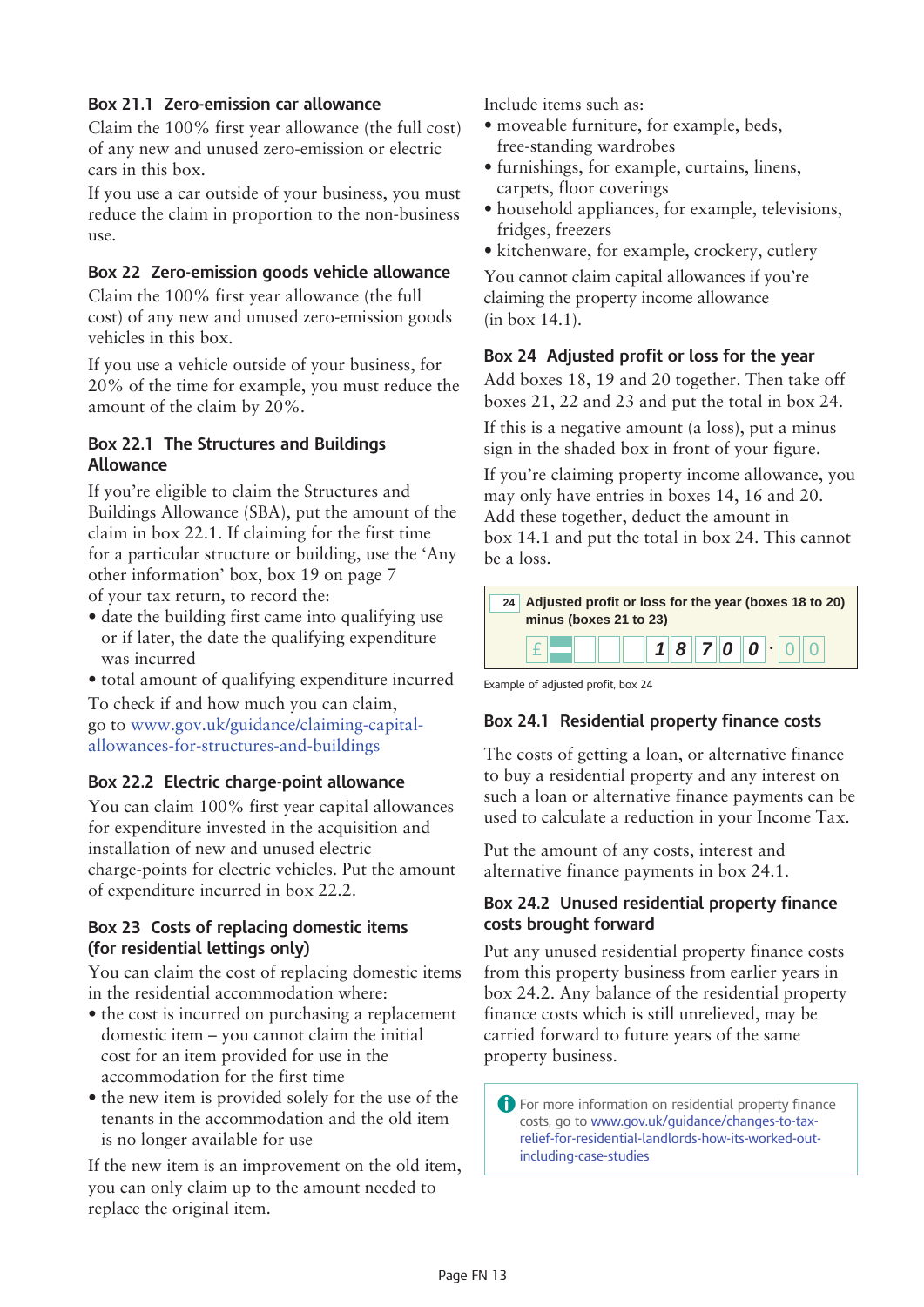# **Summary**

Fill in this section if you receive any income from land and property abroad. You do not need to do this if you've claimed the remittance basis and have made no remittance in the year.

A For more information about the remittance basis, go to www.gov.uk and search for 'HS264'.

If you've only filled in one set of boxes 14 to 24.2, copy the figure from box 24 to box 25 and fill in columns A to F.

If you photocopied pages F 4 and F 5, because you had more than one overseas let property, you need to add together the profit and losses for all your let properties to work out the overall total.

If you're claiming FTCR, you need to keep separate calculations of profit and loss to work out the amount of UK tax for each property.

## **Losses**

Only fill in boxes 26, 27, 31 and 32 if you pay tax on the arising basis.

If you're claiming FTCR and there are losses available, you need to take off the losses in the order that most benefits your claim.

# **Column A**

Use the list on pages FN 3 to FN 5 of these notes to find the 3-letter code for the country where your land or property income arose.

If you've properties in more than one country but you're only filling in one set of boxes 14 to 24, put the country code of the first property in column A and the codes for the others in 'Any other information' on page TR 7 of your tax return.

# **Column B**

Put the profit or loss amount from your let property in column B.

# **Column C**

Put the amount of any foreign tax paid on your let income in column C.

# **Column D**

Put the amount of UK tax taken off in column D.

## **Column E**

If you're claiming Foreign Tax Credit Relief (FTCR), put 'X' in the box.

## **Column F**

If you're claiming FTCR, and there's a profit figure in column B, put that figure in column F. If you're not claiming FTCR, the figure will be the amount in column B, minus any amount in column C.

If you're claiming FTCR and have profits and losses from more than one foreign property, reduce a profit by the amount of a loss in the order that most benefits your FTCR claim. Then put the adjusted profits from each property in column F.

Where there's a loss from any foreign property, do not fill in the column F boxes.

## **Box 26 Total loss brought forward from earlier years**

If you've any unused losses from earlier years (box 32 on your 'Foreign' pages for the 2020 to 2021 tax year), put that figure in box 26.

You can use this to reduce your overall profit or add to your overall loss. If any of the amount included in box 26 has not previously been reported, you must include details in the 'Any other information' box, box 19 on page TR 7 of your tax return.

## **Box 27 Total taxable profits**

If the figure in box 25 is a profit, take off any losses in box 26 that you want to use against your profits (up to the amount in box 25) and put the total here. If the figure in box 25 is negative (a loss), leave box 27 blank.

#### **Boxes 28 and 29**

Fill in columns A to F, add up the figures in:

- column C and put the total foreign tax figure in box 28
- column D and put the total UK tax in box 29

Include any amounts shown on separate sheets that you attach to the 'Foreign' pages.

## **Box 30 Total taxable amount**

Add up the figures in column F, including any shown on a separate sheet, and take off any losses in box 26 that you want to set off against the total amount. Put this figure in box 30 (enter '0' if it's a minus figure).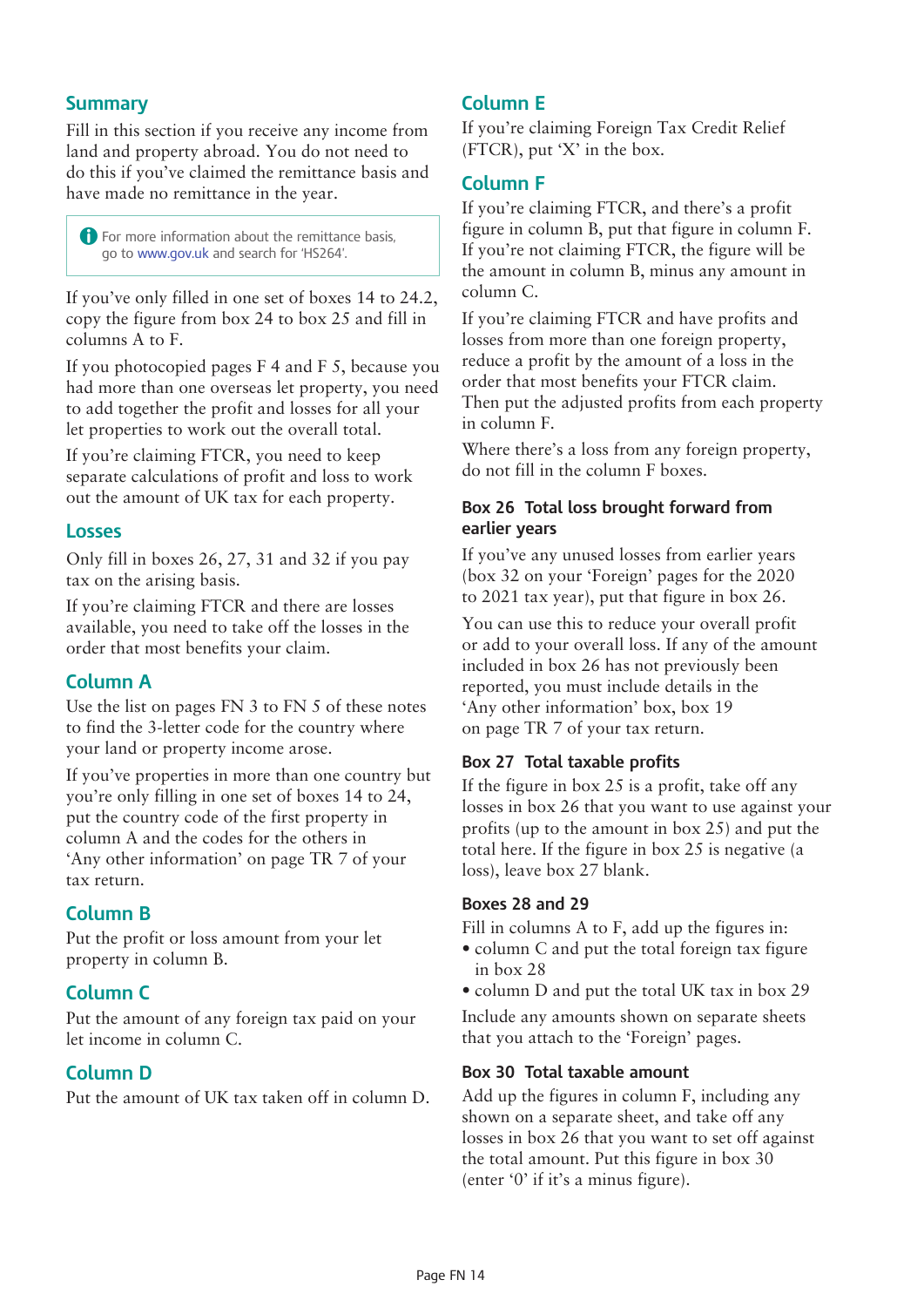#### **Box 31 Loss set off against total income**

In some cases, you can set off a loss against your total income for the 2021 to 2022 tax year if the loss arises because of your claim to capital allowances. Any loss to be set off must be the lowest of:

- any capital allowance in boxes 21 to 22.2, after deducting any balancing charges in box 20
- the adjusted loss in box 24
- • your other income amount

The amount of tax relief you can claim against your total income each year is also limited to the greater of £50,000 or 25% of your adjusted total income.

If you cannot use all your losses for the 2021 to 2022 tax year, you can carry the balance forward by filling in box 32. The time limit for claiming is 31 January 2024.

**A** For more information on the limit on Income Tax reliefs, go to www.gov.uk and search for 'HS204'.

## **Box 32 Total loss to carry forward to the following year**

If you made a net profit, there's a positive amount in box 25. Put in box 32, the total loss brought forward from box 26, less any of that loss set off against the profit in box 25.

If you've made a net loss, there's a minus figure in box 25. Put in box 32, the total loss in box 25, plus any losses brought forward from earlier years (box 26), minus any amount set off against total income (box 31). The time limit for claiming this is 5 April 2026.

You'll need the figure in box 32 to fill in the 'Foreign' pages on next year's tax return.

## **Foreign tax paid on employment, self-employment and other income**

Fill in this section if you're claiming FTCR on income or gains that you've put elsewhere on your tax return, including income from furnished holiday lettings in an EEA country.

If you paid foreign tax on your employment income, and this is paid by an overseas employer that does not have a UK payroll, (you have not been provided with a P60), you must fill in the 'Employment' page to report your gross income.

Make sure that the foreign tax being claimed is the 'minimum' due under the laws of the foreign country after all deductions, exemptions, reliefs and allowances have been claimed. Or for example, if you work for a British company abroad.

Where the employer is paying the foreign tax on your behalf, this should generally be included as part of your gross pay. If you're not sure ask your tax advisor.

If you have income from membership of Lloyd's, you'll need Helpsheet 240, 'Lloyd's underwriters' to help you fill in this part of the '[Foreign](http://www.gov.uk/government/publications/self-assessment-foreign-sa106)' pages.

A For more information, go to www.gov.uk and search for 'HS240'.

# **Column A – Country code**

Use the list on pages FN 3 to FN 5 of these notes to find the 3-letter code for the country where your foreign income had tax taken off. Put that code in column A. Use a separate row for each country.

# **Column C – Foreign tax paid**

If you had any foreign tax taken off your income, put the amount of tax (in UK pounds) in column C. Do not include foreign tax paid on overseas social security contributions or healthcare insurance premiums in this amount of tax.

# **Column F – Taxable amount**

Put the gross amount of foreign income (before tax taken off) which you've shown elsewhere (for example, on the 'Employment' page) in column F. You'll need to give us the details of this income in 'Any other information' on page TR 7 of your tax return.

If you have a business in the UK and the gross receipts include income that you've paid foreign tax on, you need to work out the amount of profit that came from the overseas receipts. If the income is from the overseas branch of a UK business, put the gross profits earned by the branch in column F.

In some cases, if your business basis period for the 2021 to 2022 tax year overlaps with your basis period for the 2020 to 2021 tax year, you may be able to claim FTCR.

**A** For more information about overlap. go to www.gov.uk and search for 'HS260'.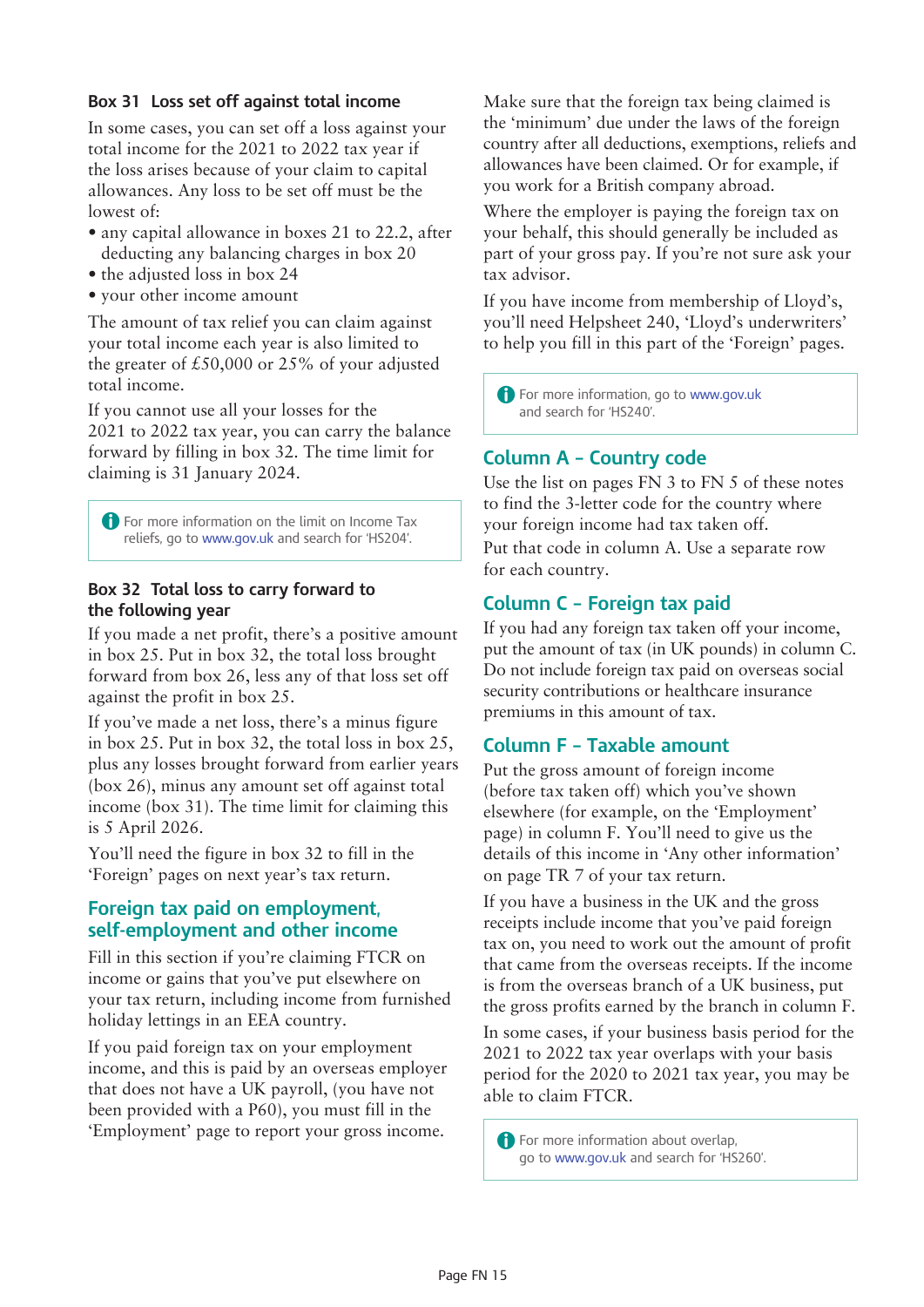# **Capital gains – Foreign Tax Credit Relief and Special Withholding Tax**

#### **Boxes 33 to 40**

If you've paid tax in a foreign country on a gain and you want to claim FTCR, fill in box 33 and boxes 37 to 40 (in UK pounds) as appropriate. Do not fill in boxes 34 to 36.

If you've more than one gain, show this information on a separate sheet. Include in boxes 33, 37, 39 and 40, any amounts you put on the separate sheet.

If you want to claim FTCR, put 'X' in box 38. You do not have to work out the FTCR yourself. If you want to work it out, use [Helpsheet](http://www.gov.uk/government/publications/foreign-tax-credit-relief-capital-gains-hs261-self-assessment-helpsheet) 261, ['Foreign](http://www.gov.uk/government/publications/foreign-tax-credit-relief-capital-gains-hs261-self-assessment-helpsheet) Tax Credit Relief: capital gains' to help you. Put the amount you're claiming in box 39.

If you're taxable on the remittance basis and the remitted proceeds of a sale chargeable to Capital Gains Tax had Special Withholding Tax (SWT) taken off, put the SWT amount in box 40.

SWT was an amount of tax taken off certain payments to UK residents (in addition to foreign tax). It can be set against your UK tax liability or repaid to you if the amount exceeds your liability for that year. This will now only be relevant if you're taxable on the remittance basis and are remitting income relating to earlier years where SWT was withheld. The following countries may have taken SWT: Andorra, Austria, Curaçao, Gibraltar, Jersey, Liechtenstein, Luxembourg, Monaco, San Marino, Sint Maarten and Switzerland.

In the 'Additional information' box, box 19 on page TR 7 of your tax return, put the:

- • country where the foreign tax was deducted
- name of foreign tax which was deducted or the name of the agreement under which the foreign tax was deducted
- • years when the foreign tax was deducted to which this claim for SWT relates

Gains included in box 33 must also be included in the 'Capital Gains Tax summary' pages, SA108.

**A** For more information, go to www.gov.uk and search for 'HS261'.

# **Other overseas income and gains**

**Box 41 Gains on disposals of holdings in offshore funds (excluding the amounts entered in box 13) and discretionary income from non-resident trusts**

The rules for the disposal of an interest in an offshore fund can be complex. Ask your tax adviser or read the guidance in our Investment Funds Manual and our Savings and Investment Manual if you need to fill in box 41.

If you received income from a non-resident trust, use [Helpsheet](http://www.gov.uk/government/publications/income-and-benefits-from-transfers-of-assets-abroad-and-income-from-non-resident-trusts-hs262-self-assessment-helpsheet) 262, 'Income and benefits from [transfers](http://www.gov.uk/government/publications/income-and-benefits-from-transfers-of-assets-abroad-and-income-from-non-resident-trusts-hs262-self-assessment-helpsheet) of assets abroad and income from [non-resident trusts'](http://www.gov.uk/government/publications/income-and-benefits-from-transfers-of-assets-abroad-and-income-from-non-resident-trusts-hs262-self-assessment-helpsheet) to help you fill in this box.

A For more information, go to the Investment Funds Manual and the Savings and Investment Manual at [www.](http://www.hmrc.gov.uk/thelibrary/manuals-a-z.htm)gov.uk/government/collections/hmrc-manuals

#### **Box 42 If you've received a benefit from a person abroad, or you're chargeable on a benefit received by you or a close family member or you're the recipient of an onward gift that is matched to protected foreign source income, enter the value of the payment**

If you're the settlor or a close family member of the settlor of a non-resident trust and you've received, or are treated as having received, a benefit from the trust, or you're the recipient of an onward gift, and the benefit or onward gift is matched to the settlement's available protected income, enter the value of the payment benefit received.

Include full details in the 'Any other information' box on your tax return.

If you're omitting income from this section because you're claiming an exemption, see box 46.

If this applies, you need Helpsheet 262, 'Income and benefits from transfers of assets abroad and income from non-resident trusts' to help you fill in this box.

A For more information, go to www.gov.uk and search for 'HS262'.